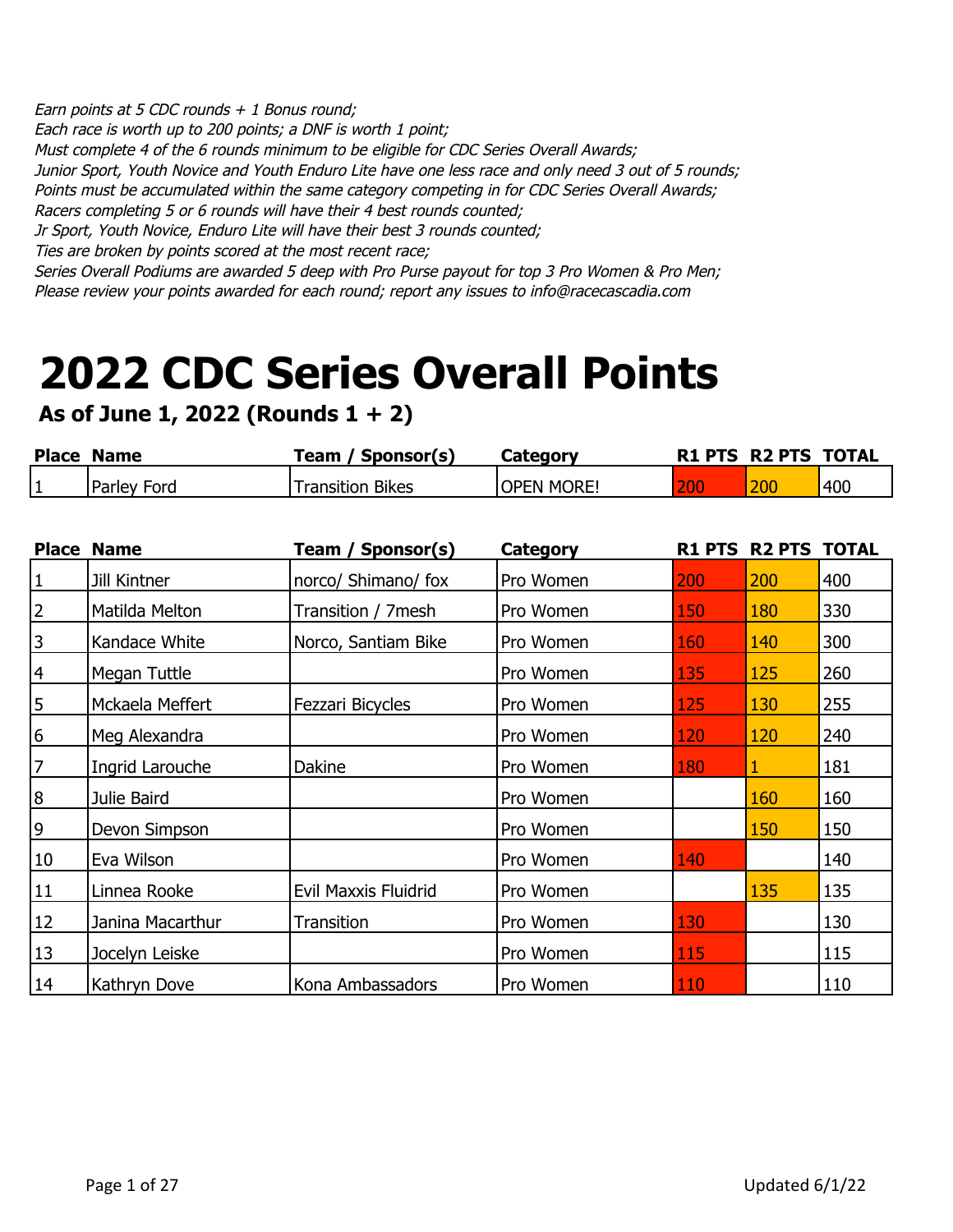|                  | <b>Place Name</b>        | Team / Sponsor(s)         | Category |     | R1 PTS R2 PTS TOTAL |     |
|------------------|--------------------------|---------------------------|----------|-----|---------------------|-----|
| $\mathbf{1}$     | John Richardson          | <b>Transition Bikes</b>   | Pro Men  | 200 | 180                 | 380 |
| $\overline{2}$   | Keith Robert             |                           | Pro Men  | 180 | 160                 | 340 |
| $\mathsf 3$      | Andrew Cavaye            | Fanatik Enduro Team       | Pro Men  | 150 | 150                 | 300 |
| $\overline{4}$   | Eric Olsen               | Fanatik Enduro Team       | Pro Men  | 160 | 125                 | 285 |
| 5                | Luke Strobel             | Specialized               | Pro Men  | 135 | 140                 | 275 |
| $\boldsymbol{6}$ | Anders Johnson           | <b>Revolution Bikes</b>   | Pro Men  | 125 | 135                 | 260 |
| $\overline{7}$   | Jake Taylor              |                           | Pro Men  | 140 | 120                 | 260 |
| $\bf 8$          | Devon Bumstead           | Transition                | Pro Men  | 120 | 130                 | 250 |
| $\overline{9}$   | Dan Whitney              | The Recycle Shop          | Pro Men  | 115 | 110                 | 225 |
| 10               | Aaron Bradford           |                           | Pro Men  | 100 | 115                 | 215 |
| $11\,$           | Joshua Kahn              |                           | Pro Men  | 110 | 100                 | 210 |
| 12               | Jack Spranger            | <b>Bear National Team</b> | Pro Men  |     | 200                 | 200 |
| 13               | Canyon Wilcox            | WTB, Project Bike         | Pro Men  | 95  | 95                  | 190 |
| 14               | Kyle Joye                |                           | Pro Men  | 105 | 75                  | 180 |
| <b>15</b>        | <b>Matthew Mccluskey</b> |                           | Pro Men  | 85  | 90                  | 175 |
| <b>16</b>        | Connor Sullivan          | <b>PNW Brew Crew</b>      | Pro Men  | 75  | 85                  | 160 |
| $17\,$           | Mason Rudolph            | <b>NWTB</b>               | Pro Men  | 80  | 80                  | 160 |
| <b>18</b>        | Zander Lingelbach-Pierce |                           | Pro Men  | 90  | 60                  | 150 |
| <u>19</u>        | Danny Huth               | <b>Floppy Corndog</b>     | Pro Men  | 65  | 70                  | 135 |
| 20               | <b>Talus Lantz</b>       | Smith Optics, Floyds      | Pro Men  | 130 | $\overline{1}$      | 131 |
| 21               | Nils Kingston            | Guerrilla Gravity         | Pro Men  |     | 105                 | 105 |
| 22               | Patrick Demaree          |                           | Pro Men  | 70  |                     | 70  |
| 23               | Dylan Rusell             |                           | Pro Men  |     | 65                  | 65  |
| 24               | Romain Bonnardel         | The Polka Dot Jerse       | Pro Men  | 60  |                     | 60  |
| 25               | Dillon Thigpen           | <b>Transition Bikes</b>   | Pro Men  |     | 55                  | 55  |
| 26               | Spencer Rosero           |                           | Pro Men  |     | 50                  | 50  |
| 27               | Kyle Ilenda              |                           | Pro Men  |     |                     | 1   |

|    | <b>Place Name</b>      | Team / Sponsor(s) | Category               | <b>R1 PTS R2 PTS TOTAL</b> |     |
|----|------------------------|-------------------|------------------------|----------------------------|-----|
|    | Melsa Smith            |                   | Expert Women 19-39 200 | 200                        | 400 |
| 2  | Naomi Salgado          |                   | Expert Women 19-39 160 | 150                        | 310 |
| 13 | <b>Allie Scrivener</b> |                   | Expert Women 19-39 150 | 130                        | 280 |
| l4 | Adrianne Soike         |                   | Expert Women 19-39     | 180                        | 180 |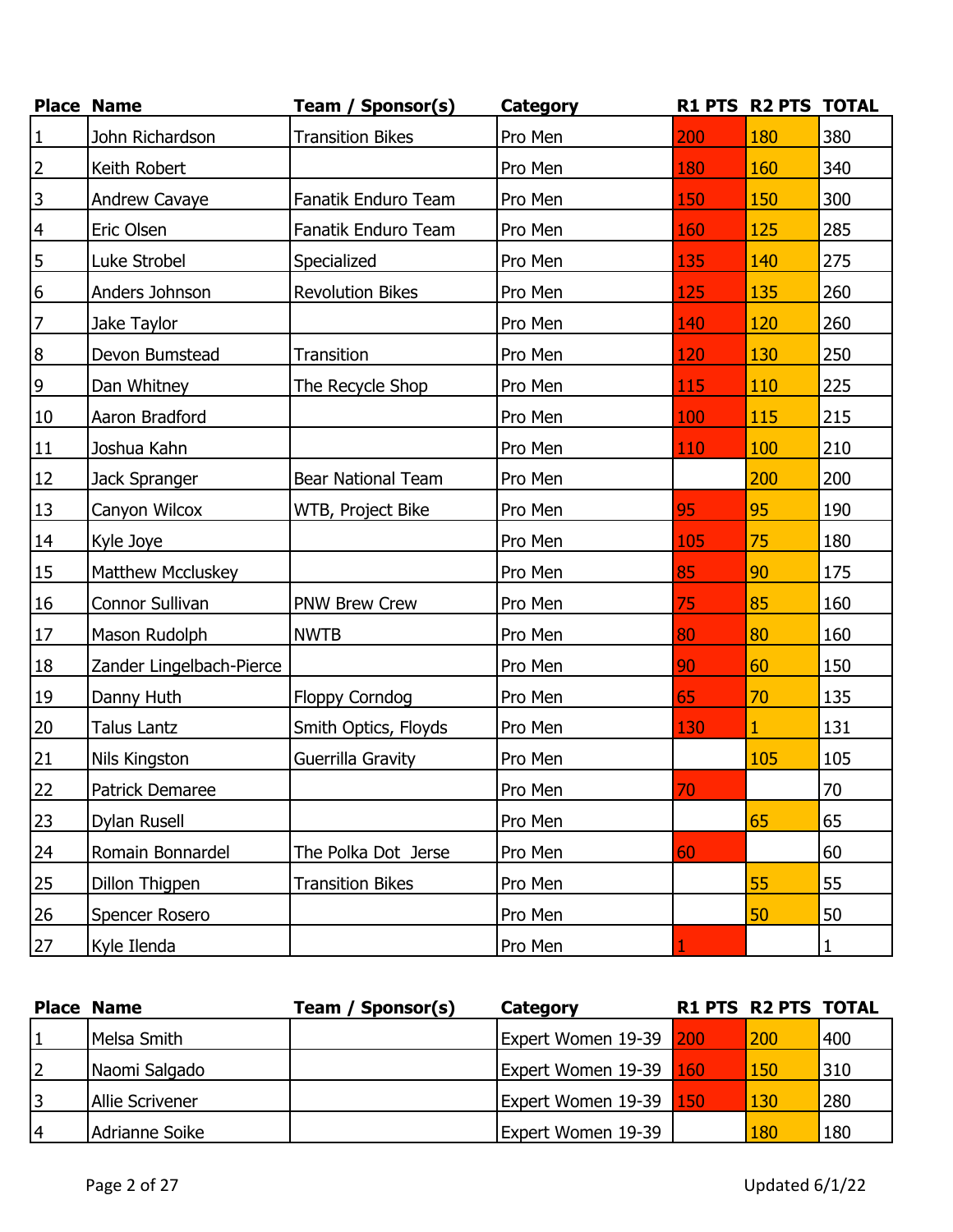| 5              | Julianne Maclennan |                       | Expert Women 19-39 | 180 |     | 180 |
|----------------|--------------------|-----------------------|--------------------|-----|-----|-----|
| 6              | Josie Lacoe        | Seattle Battle Cattl  | Expert Women 19-39 |     | 160 | 160 |
| 17             | Eva Bilo           |                       | Expert Women 19-39 |     | 140 | 140 |
| $\overline{8}$ | Lindsay Wright     | Team Finger           | Expert Women 19-39 |     | 135 | 135 |
| 9              | Haley-Jo Engels    |                       | Expert Women 19-39 |     | 125 | 125 |
| 10             | Stephanie Brune    | <b>Floppy Corndog</b> | Expert Women 19-39 |     | 120 | 120 |
| 11             | Ellen Kilcup       | <b>Floppy Corndog</b> | Expert Women 19-39 |     | 115 | 115 |

| <b>Place Name</b> |                 | / Sponsor(s)<br>ream 7 | Category         | R1 PTS R2 PTS TOTAL |     |
|-------------------|-----------------|------------------------|------------------|---------------------|-----|
|                   | Janine Robinson | Pacific Bike & Ski     | Expert Women 40+ | 200                 | 400 |

|                  | <b>Place Name</b>      | Team / Sponsor(s)      | <b>Category</b>       |     | R1 PTS R2 PTS TOTAL |     |
|------------------|------------------------|------------------------|-----------------------|-----|---------------------|-----|
| 1                | Aaron Pass             | Hammer + Awl           | Hard Tail OPEN        | 200 | 200                 | 400 |
| $\overline{2}$   | Gabe Taylor            | <b>MtSiMTB</b>         | Hard Tail OPEN        | 140 | 180                 | 320 |
| $\overline{3}$   | Luis Munoz             | <b>TEAM LONG STEEL</b> | <b>Hard Tail OPEN</b> | 130 | 140                 | 270 |
| 4                | Leo Labarge            | Citizens of Schralp    | Hard Tail OPEN        | 135 | 135                 | 270 |
| 5                | Mickie Wilkinson       |                        | <b>Hard Tail OPEN</b> | 180 |                     | 180 |
| 6                | Evan Pierce            | Japanese Gulch MTB     | <b>Hard Tail OPEN</b> |     | 160                 | 160 |
| $\overline{7}$   | Jason Vogel            |                        | <b>Hard Tail OPEN</b> | 160 |                     | 160 |
| $\boldsymbol{8}$ | Fred Park              |                        | Hard Tail OPEN        |     | 150                 | 150 |
| 9                | <b>Matthew Sanchez</b> |                        | <b>Hard Tail OPEN</b> | 150 |                     | 150 |
| 10               | Panda (Jason) Alosio   | HopworksUrbanBrewery   | <b>Hard Tail OPEN</b> | 125 |                     | 125 |
| <b>11</b>        | <b>Vincent Argiro</b>  |                        | <b>Hard Tail OPEN</b> |     |                     |     |

|                | <b>Place Name</b>    | Team / Sponsor(s)   | <b>Category</b>  |     | <b>R1 PTS R2 PTS TOTAL</b> |     |
|----------------|----------------------|---------------------|------------------|-----|----------------------------|-----|
| 1              | Taylor Arave         | Boise, Idaho        | Expert Men 19-29 | 200 | 200                        | 400 |
| $\overline{2}$ | Finn Meyer           | Rapha               | Expert Men 19-29 | 160 | 180                        | 340 |
| 3              | Jack Studer          |                     | Expert Men 19-29 | 180 | 160                        | 340 |
| 4              | Dayne Hall           |                     | Expert Men 19-29 | 150 | 140                        | 290 |
| 5              | Alan Quintero        |                     | Expert Men 19-29 | 130 | 130                        | 260 |
| 6              | Kael Galovich        |                     | Expert Men 19-29 | 115 | 115                        | 230 |
| 7              | Michael Iddings      | <b>Center Cycle</b> | Expert Men 19-29 | 120 | 100                        | 220 |
| 8              | Erik Zoba            | Woodinville Bicycle | Expert Men 19-29 | 60  | 110                        | 170 |
| 9              | <b>Avery Harkins</b> |                     | Expert Men 19-29 | 90  | 65                         | 155 |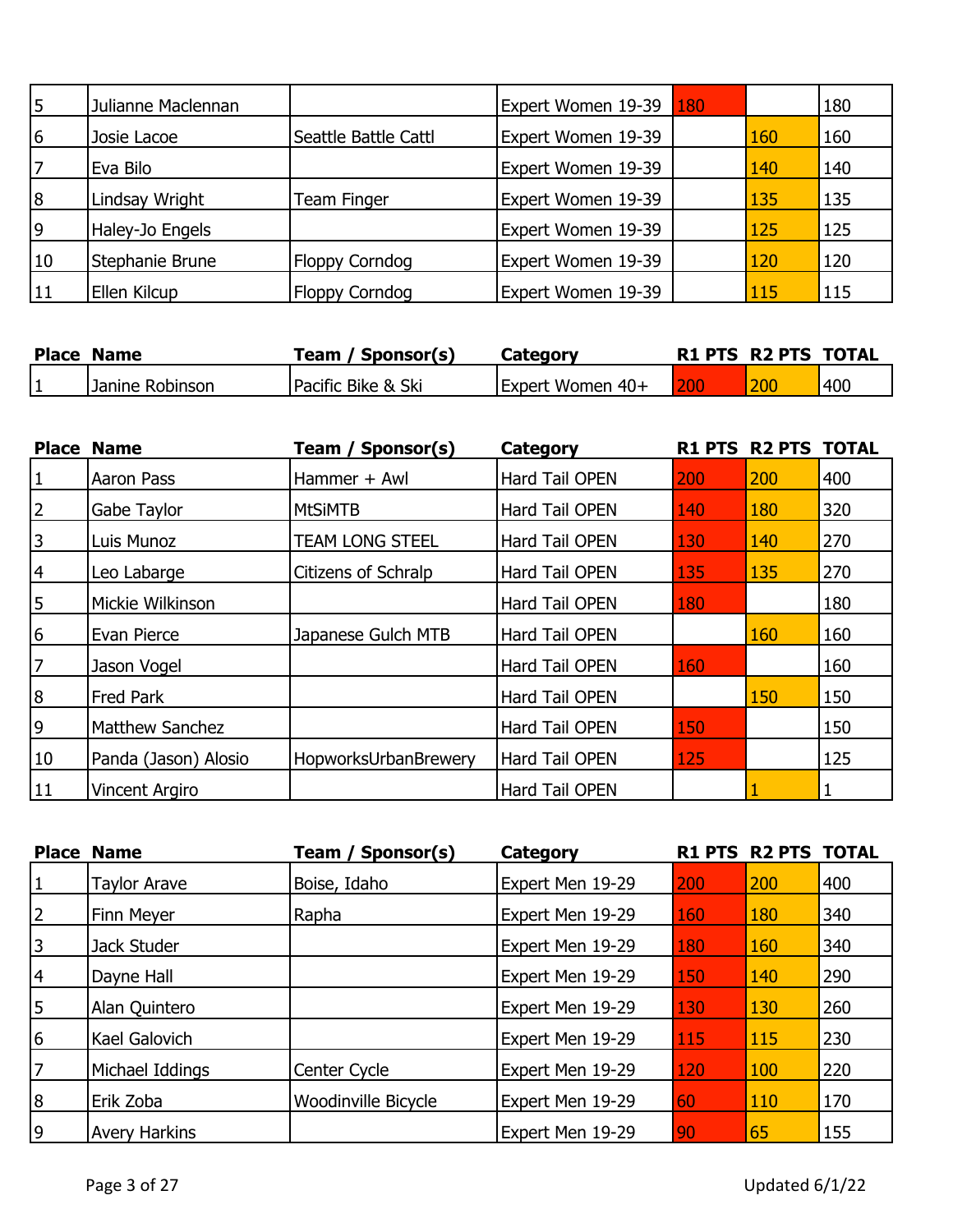| $10\,$         | Chayse Ferencik         | PRESAM/KP Pirates                       | Expert Men 19-29 |     | 150          | 150 |
|----------------|-------------------------|-----------------------------------------|------------------|-----|--------------|-----|
| 11             | Zachary Shockley        |                                         | Expert Men 19-29 | 75  | 70           | 145 |
| 12             | <b>Mitchell Davis</b>   |                                         | Expert Men 19-29 | 140 |              | 140 |
| 13             | <b>Emmett Jones</b>     | <b>Cascade Bikes</b>                    | Expert Men 19-29 |     | 135          | 135 |
| 14             | Griffin Boyle           |                                         | Expert Men 19-29 | 135 |              | 135 |
| 15             | Samuel Godon            |                                         | Expert Men 19-29 | 55  | 75           | 130 |
| 16             | Luke Hensley            | Western Colorado U                      | Expert Men 19-29 |     | 125          | 125 |
| 17             | <b>Brian Ingles</b>     | Ascent S&C                              | Expert Men 19-29 | 125 |              | 125 |
| 18             | Garrett Rouser          |                                         | Expert Men 19-29 |     | 120          | 120 |
| 19             | Nicolai Roland-Chicvara |                                         | Expert Men 19-29 | 65  | 55           | 120 |
| 20             | Euan Mcelwaine          | <b>Tabernac Factory</b>                 | Expert Men 19-29 | 70  | 50           | 120 |
| <u>21</u>      | Eli Gooding             |                                         | Expert Men 19-29 | 110 |              | 110 |
| 22             | Harrison Winkel         |                                         | Expert Men 19-29 |     | 105          | 105 |
| 23             | John Carlson            | Humble sea                              | Expert Men 19-29 | 105 |              | 105 |
| 24             | Charles Ison            |                                         | Expert Men 19-29 | 100 |              | 100 |
| 25             | Paul Wickberg           | Dirt Church Racing                      | Expert Men 19-29 |     | 95           | 95  |
| 26             | Otto Begus              | <b>TFR</b>                              | Expert Men 19-29 | 95  |              | 95  |
| 27             | <b>Matthew Sanchez</b>  |                                         | Expert Men 19-29 |     | 90           | 90  |
| 28             | Jake Green              | Rapha Seattle                           | Expert Men 19-29 | 85  | $\mathbf{1}$ | 86  |
| 29             | Roman Postforoosh       |                                         | Expert Men 19-29 |     | 85           | 85  |
| 30             | Wyatt Hall              |                                         | Expert Men 19-29 |     | 80           | 80  |
| 31             | Sam Policky             |                                         | Expert Men 19-29 | 80  |              | 80  |
| 32             | Adza Botchway           |                                         | Expert Men 19-29 |     | 60           | 60  |
| 33             | Eric Wills              |                                         | Expert Men 19-29 | 50  |              | 50  |
| <u>34</u>      | Sean Anderson           |                                         | Expert Men 19-29 |     | 48           | 48  |
| 35             | <b>Brandt Earhart</b>   | Bend Endurance Academy Expert Men 19-29 |                  | 48  |              | 48  |
| 36             | Jacob Nywening          |                                         | Expert Men 19-29 | 46  |              | 46  |
| $\frac{37}{2}$ | Zachary Clark           |                                         | Expert Men 19-29 | 44  |              | 44  |
| 38             | Steven Kroontje         |                                         | Expert Men 19-29 | 42  |              | 42  |
| 39             | Conner Scott            |                                         | Expert Men 19-29 |     |              | 1   |
| 40             | Kevin Fitzgerald        |                                         | Expert Men 19-29 |     |              | 1   |
| 41             | Brendan Michell         |                                         | Expert Men 19-29 |     |              | 1   |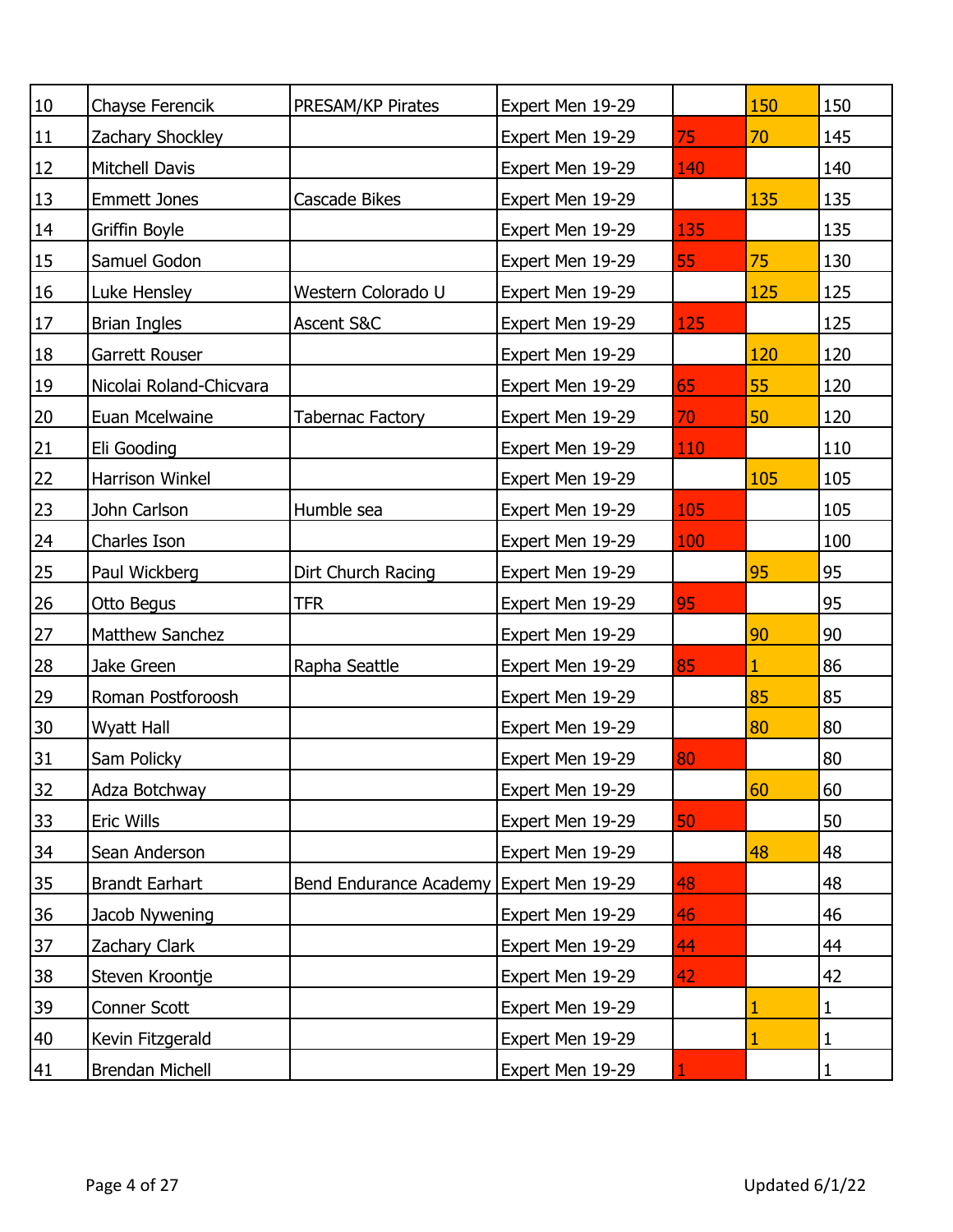|                 | <b>Place Name</b>       | Team / Sponsor(s)   | <b>Category</b>  |            | R1 PTS R2 PTS TOTAL |     |
|-----------------|-------------------------|---------------------|------------------|------------|---------------------|-----|
| $\vert$ 1       | Kyle Hanley             |                     | Expert Men 30-39 | 160        | 200                 | 360 |
| $\overline{2}$  | Clark Nielsen           |                     | Expert Men 30-39 | 180        | 160                 | 340 |
| $\overline{3}$  | Shaun Webby             | Cda Bike Co.        | Expert Men 30-39 | 130        | 180                 | 310 |
| $\overline{4}$  | Daniel Stein            | Ashland Cycle Sport | Expert Men 30-39 | 150        | 150                 | 300 |
| 5               | Mykenna Ikehara         |                     | Expert Men 30-39 | 125        | 140                 | 265 |
| 6               | Eric Rampp              |                     | Expert Men 30-39 | 135        | 130                 | 265 |
| $\overline{7}$  | <b>Todd Kilcup</b>      |                     | Expert Men 30-39 | 95         | 125                 | 220 |
| $\infty$        | Dylan Bonsell           |                     | Expert Men 30-39 | 90         | 110                 | 200 |
| $\overline{9}$  | Kevin Weisenbloom       |                     | Expert Men 30-39 | 120        | 80                  | 200 |
| 10              | Chase Harriman          | Humble Sea          | Expert Men 30-39 | 200        |                     | 200 |
| 11              | Chris Piasecki          |                     | Expert Men 30-39 | 85         | 95                  | 180 |
| 12              | Joseph Mullan           | Part Time Party!    | Expert Men 30-39 | 100        | 60                  | 160 |
| 13              | Jordan Carey            |                     | Expert Men 30-39 | 55         | 85                  | 140 |
| 14              | Don Brockett            | Kona bikes, BDL     | Expert Men 30-39 | 140        |                     | 140 |
| <b>15</b>       | Sam Owens               | Soft Like Kitten    | Expert Men 30-39 |            | 135                 | 135 |
| 16              | Ben Laack               |                     | Expert Men 30-39 | 70         | 55                  | 125 |
| $17\,$          | Dan Sweet               |                     | Expert Men 30-39 |            | 120                 | 120 |
| 18              | Derek Soike             |                     | Expert Men 30-39 |            | 115                 | 115 |
| 19              | Alex Hoxie              | Project Bike        | Expert Men 30-39 | <b>115</b> |                     | 115 |
| 20              | Tom Danger Place        | Outbound Lighting   | Expert Men 30-39 | 110        |                     | 110 |
| 21              | Christian Alarcon       |                     | Expert Men 30-39 |            | 105                 | 105 |
| 22              | Matthew Houseman        | MEGA Enduro Team    | Expert Men 30-39 | 105        |                     | 105 |
| 23              | Nicholas Boroughs       | Soft Like Kitten    | Expert Men 30-39 |            | 100                 | 100 |
| 24              | Jordan Lacroix          |                     | Expert Men 30-39 | 34         | 65                  | 99  |
| 25              | Alex D'Avella           |                     | Expert Men 30-39 | 44         | 50                  | 94  |
| 26              | Fred Herlihy            | Fresh Grease        | Expert Men 30-39 | 46         | 48                  | 94  |
| 27              | Eli Winslow             |                     | Expert Men 30-39 |            | 90                  | 90  |
| 28              | Phil Patterson          |                     | Expert Men 30-39 | 42         | 46                  | 88  |
| 29              | John Hunt               |                     | Expert Men 30-39 | 80         |                     | 80  |
| 30 <sub>o</sub> | Christopher San Agustin |                     | Expert Men 30-39 |            | 75                  | 75  |
| <u>31</u>       | Rich Frogh              | Fanatik Bike        | Expert Men 30-39 | 75         |                     | 75  |
| 32              | <b>Anthony Albo</b>     | Hell or High Water  | Expert Men 30-39 | 36         | 38                  | 74  |
| 33              | Will Mccarty            |                     | Expert Men 30-39 |            | 70                  | 70  |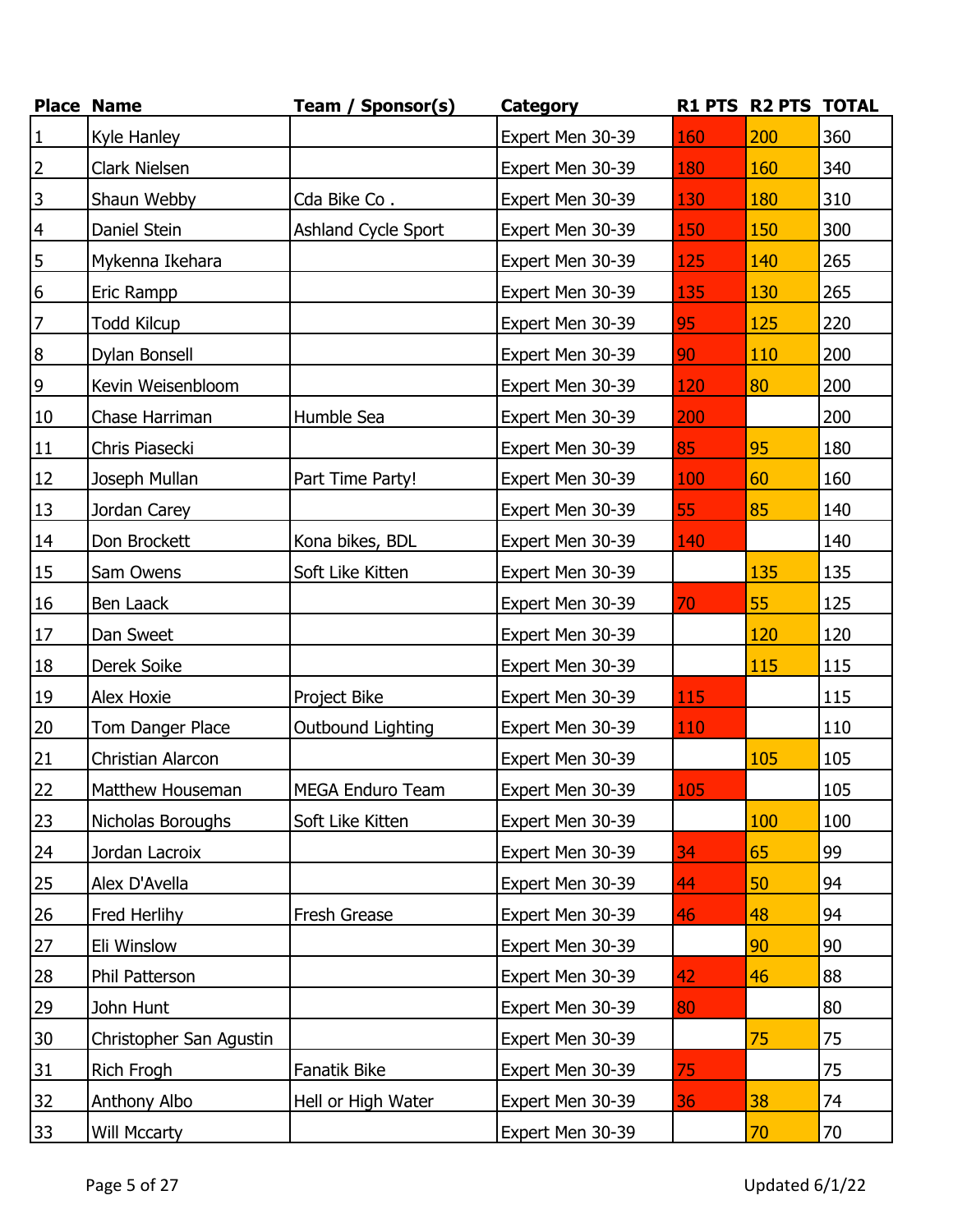| 34 | Arthur Giraud          |                         | Expert Men 30-39 | 26 | 40 | 66 |
|----|------------------------|-------------------------|------------------|----|----|----|
| 35 | <b>Gregory Coulter</b> |                         | Expert Men 30-39 |    | 65 | 65 |
| 36 | Ed Miller              | <b>Cognition Racing</b> | Expert Men 30-39 | 65 |    | 65 |
| 37 | Devan Deru             | <b>GGR</b>              | Expert Men 30-39 | 60 |    | 60 |
| 38 | Fumiya Kawahara        |                         | Expert Men 30-39 | 50 |    | 50 |
| 39 | Matt Holm              |                         | Expert Men 30-39 | 48 |    | 48 |
| 40 | Mickey Luckovich       |                         | Expert Men 30-39 |    | 42 | 42 |
| 41 | Eric Christensen       |                         | Expert Men 30-39 | 40 |    | 40 |
| 42 | Tai Morgan-Marbet      |                         | Expert Men 30-39 | 38 |    | 38 |
| 43 | Marty Vanzo            |                         | Expert Men 30-39 |    | 36 | 36 |
| 44 | Trevor Wright          | Mountain View Cycles    | Expert Men 30-39 |    | 34 | 34 |
| 45 | Owen Doherty           |                         | Expert Men 30-39 |    | 32 | 32 |
| 46 | Matthew Mackay         |                         | Expert Men 30-39 | 32 |    | 32 |
| 47 | Nicholas Brandenburg   |                         | Expert Men 30-39 |    | 30 | 30 |
| 48 | Ideen Sedagatnia       |                         | Expert Men 30-39 | 30 |    | 30 |
| 49 | Garrett Critchlow      |                         | Expert Men 30-39 |    | 28 | 28 |
| 50 | Kevin Corrigan         |                         | Expert Men 30-39 | 28 |    | 28 |
| 51 | Nicholaus Wright       |                         | Expert Men 30-39 |    | 26 | 26 |
| 52 | Patrick Lindsay        |                         | Expert Men 30-39 | 24 |    | 24 |

|                | <b>Place Name</b>       | Sponsor(s)<br>Team / | Category         |                 | <b>R1 PTS R2 PTS TOTAL</b> |     |
|----------------|-------------------------|----------------------|------------------|-----------------|----------------------------|-----|
| 1              | Greg Parker             | Pee Wee Herman       | Expert Men 40-49 | 160             | 200                        | 360 |
| $\overline{2}$ | Jameson Florence        | Guerrilla Gravity    | Expert Men 40-49 | <b>180</b>      | <b>180</b>                 | 360 |
| 3              | Jon Holloway            |                      | Expert Men 40-49 | 200             | 150                        | 350 |
| $\overline{4}$ | Dylan Currie            |                      | Expert Men 40-49 | 140             | 140                        | 280 |
| 5              | <b>Tyler Miller</b>     |                      | Expert Men 40-49 | <b>115</b>      | 125                        | 240 |
| 6              | Lev Stryker             |                      | Expert Men 40-49 | <u>120</u>      | 115                        | 235 |
| $\overline{7}$ | Powell Jones            |                      | Expert Men 40-49 | <b>110</b>      | 120                        | 230 |
| 8              | Christopher Schave      |                      | Expert Men 40-49 | 90 <sub>o</sub> | 110                        | 200 |
| 9              | Paul Lymberis           | LGI HOmes            | Expert Men 40-49 | 80              | 90                         | 170 |
| 10             | Adam Crane              | Soft like kitten     | Expert Men 40-49 |                 | <b>160</b>                 | 160 |
| 11             | <b>Bill Warburton</b>   | Cascadia JR Cycling  | Expert Men 40-49 | 55              | 100                        | 155 |
| 12             | <b>Brant Deru</b>       |                      | Expert Men 40-49 | 150             |                            | 150 |
| 13             | <b>Matthew Clemeson</b> |                      | Expert Men 40-49 |                 | 135                        | 135 |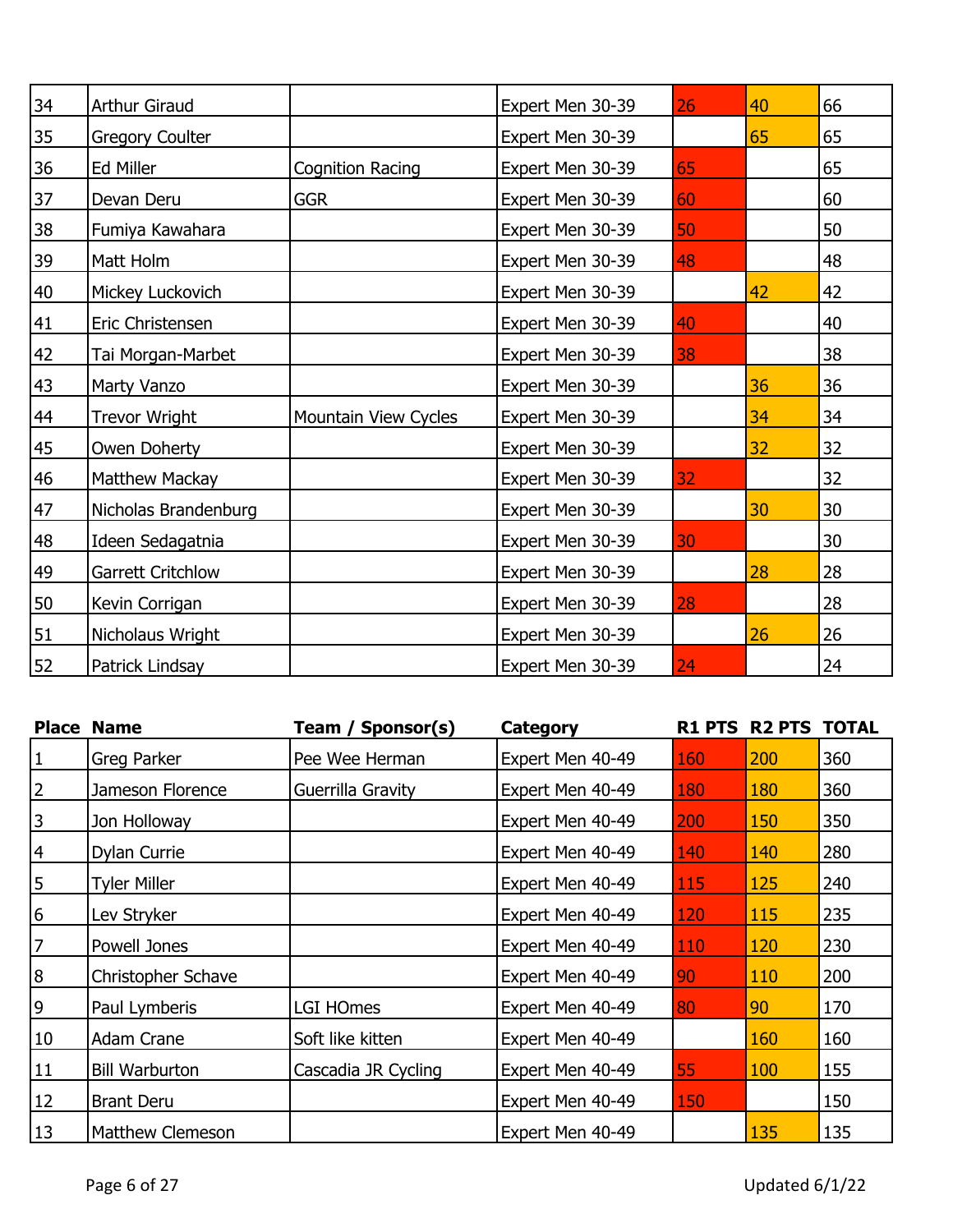| 14 | Evan Pierce            | Japanese Gulch MTB | Expert Men 40-49 | 135 |     | 135 |
|----|------------------------|--------------------|------------------|-----|-----|-----|
| 15 | Austin Treloar         |                    | Expert Men 40-49 | 48  | 85  | 133 |
| 16 | Jake Maedke            | Vicious Cycle      | Expert Men 40-49 |     | 130 | 130 |
| 17 | <b>Travis Erickson</b> | G.H.Y. bikes       | Expert Men 40-49 | 130 |     | 130 |
| 18 | Andy Jacques-Maynes    | Ibis Cycles        | Expert Men 40-49 | 125 |     | 125 |
| 19 | Cory Ferencik          | PRESAM/KP Pirates  | Expert Men 40-49 | 44  | 80  | 124 |
| 20 | John Abeln             |                    | Expert Men 40-49 | 46  | 75  | 121 |
| 21 | Mark Roughgarden       |                    | Expert Men 40-49 |     | 105 | 105 |
| 22 | Candon Sevey           |                    | Expert Men 40-49 | 105 |     | 105 |
| 23 | William Clem           |                    | Expert Men 40-49 | 100 |     | 100 |
| 24 | Mathison Mills         |                    | Expert Men 40-49 |     | 95  | 95  |
| 25 | Reggie Woods           |                    | Expert Men 40-49 | 95  |     | 95  |
| 26 | Morgan Heater          |                    | Expert Men 40-49 | 85  |     | 85  |
| 27 | Alan Jacobsen          |                    | Expert Men 40-49 | 75  |     | 75  |
| 28 | <b>Brian Wilkin</b>    | Team Hermano       | Expert Men 40-49 |     | 70  | 70  |
| 29 | Charles Briston        |                    | Expert Men 40-49 | 70  |     | 70  |
| 30 | <b>Chris Melton</b>    |                    | Expert Men 40-49 | 65  |     | 65  |
| 31 | Ramon Fajardo          |                    | Expert Men 40-49 | 60  |     | 60  |
| 32 | Chris Roderick         |                    | Expert Men 40-49 | 50  |     | 50  |
| 33 | Jim Daniel             |                    | Expert Men 40-49 |     |     |     |

|             | <b>Place Name</b>   | Team / Sponsor(s)          | Category       |     | <b>R1 PTS R2 PTS TOTAL</b> |     |
|-------------|---------------------|----------------------------|----------------|-----|----------------------------|-----|
| $\mathbf 1$ | Preston Peterson    | <b>Woodinville Bicycle</b> | Expert Men 50+ | 160 | 200                        | 360 |
| 2           | Ted Watson          | Epic Racing                | Expert Men 50+ | 150 | 180                        | 330 |
| 3           | <b>Anthony Beck</b> |                            | Expert Men 50+ | 200 |                            | 200 |
| 14          | Jason Konieczka     |                            | Expert Men 50+ | 180 |                            | 180 |
| 5           | Peter Szenasi       | Team Hermano               | Expert Men 50+ |     | 160                        | 160 |
| 6           | <b>Corey Martin</b> | Citizens of Schralp        | Expert Men 50+ | 140 |                            | 140 |
| 17          | Tony Irusta         |                            | Expert Men 50+ |     |                            |     |

| <b>Place Name</b>      | Team / Sponsor(s)          | Category                    | <b>R1 PTS R2 PTS TOTAL</b> |            |     |
|------------------------|----------------------------|-----------------------------|----------------------------|------------|-----|
| Chloe Bear             | Sweetlines Jr Racing       | <b>Jr Expert Girls OPEN</b> | <b>200</b>                 | 200        | 400 |
| <b>Claire Kushnick</b> | <b>Sweetlines</b>          | <b>Jr Expert Girls OPEN</b> | $140^{\circ}$              | 160        | 300 |
| Paige Bedsaul          | <b>Citizens Of Schralp</b> | Jr Expert Girls OPEN        | 160                        | <b>135</b> | 295 |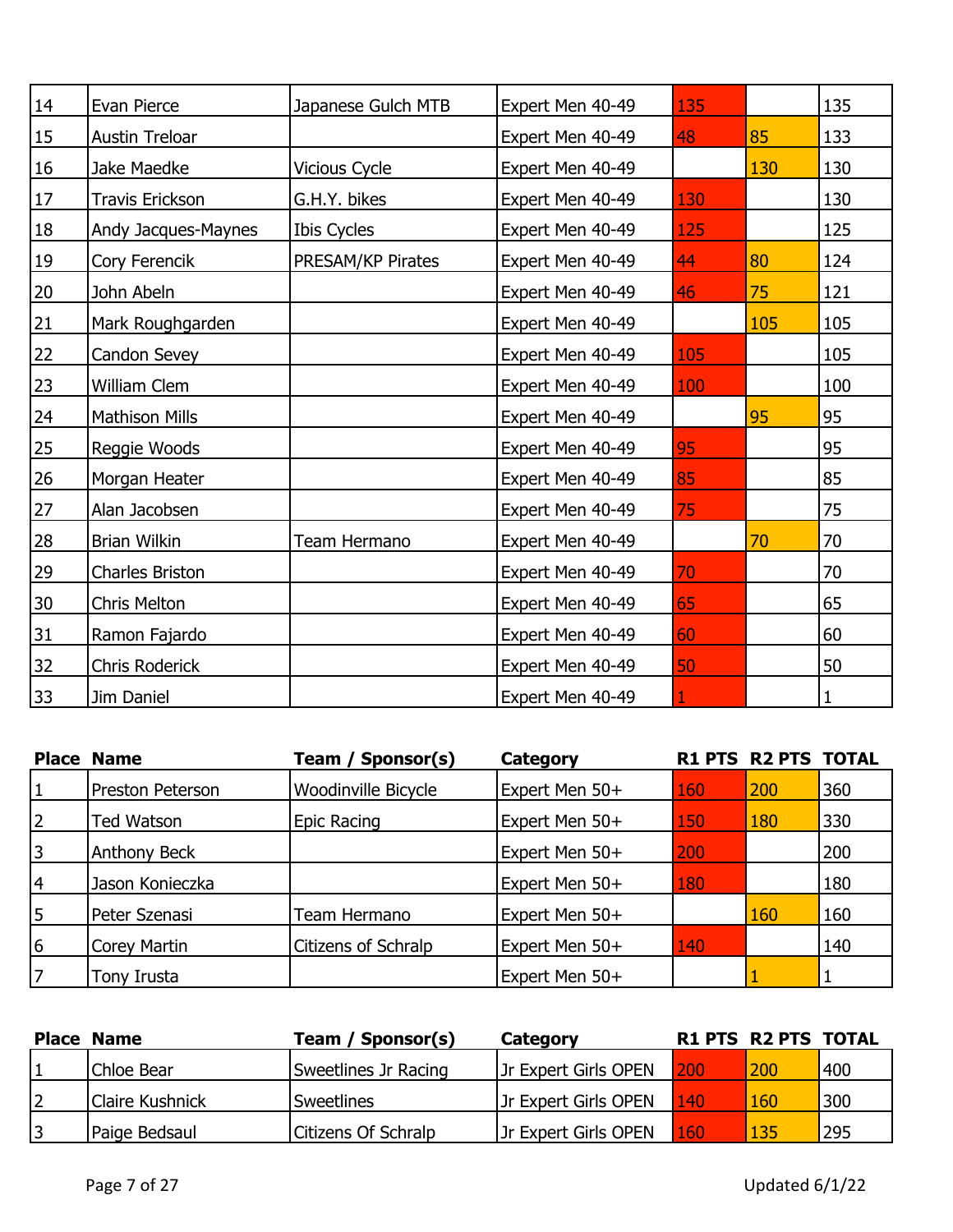| 4  | Sophie Lymberis       | <b>LGI HOmes Racing</b> | Jr Expert Girls OPEN | 135 | 150 | 285 |
|----|-----------------------|-------------------------|----------------------|-----|-----|-----|
| 5  | Nola Stryker          | Cog wild                | Jr Expert Girls OPEN | 130 | 130 | 260 |
| 6  | <b>Hazel Donnelly</b> | Cascadia Jr Cycling     | Jr Expert Girls OPEN |     | 180 | 180 |
| 17 | <b>Lily Boucher</b>   | Forbidden Corsa PNW     | Jr Expert Girls OPEN | 180 |     | 180 |
| 8  | Quinn Raynak          | Project Bike/CJC        | Jr Expert Girls OPEN | 150 |     | 150 |
| 9  | Sophie Capozzi        | Cog Wild                | Jr Expert Girls OPEN |     | 140 | 140 |
| 10 | Eva Dicharry          | Cascadia Jr Cycling     | Jr Expert Girls OPEN |     | 125 | 125 |

| <b>Place Name</b> | ' Sponsor(s)<br>™eam        | Category              | <b>R1 PTS R2 PTS TOTAL</b> |     |
|-------------------|-----------------------------|-----------------------|----------------------------|-----|
| Torin Kelsey      | <b>GGR/ Radical Rippers</b> | Jr Expert Girls 14-16 | 200                        | 200 |

| <b>Place Name</b> | / Sponsor(s)<br>「eam | Category              | <b>R1 PTS R2 PTS TOTAL</b> |     |
|-------------------|----------------------|-----------------------|----------------------------|-----|
| Madison Swanson   |                      | Jr Expert Girls 17-18 | 200                        | 200 |

|                | <b>Place Name</b>   | Team / Sponsor(s)          | Category            |            | R1 PTS R2 PTS TOTAL |     |
|----------------|---------------------|----------------------------|---------------------|------------|---------------------|-----|
| $\mathbf{1}$   | Charlie Connell     | Citizens of Schralp        | Jr Expert Boys OPEN | <b>180</b> | 200                 | 380 |
| $\overline{2}$ | Lucas Frazier       | March NW                   | Jr Expert Boys OPEN | 200        | 150                 | 350 |
| $\overline{3}$ | Hayden Damon        | <b>GGR/March Northwest</b> | Jr Expert Boys OPEN | 160        | 130                 | 290 |
| $\overline{4}$ | Hayden Grubb        | Norco                      | Jr Expert Boys OPEN | 125        | 140                 | 265 |
| $\overline{5}$ | Adam Roelofs        | NWT3K / MNW                | Jr Expert Boys OPEN | 135        | 125                 | 260 |
| 6              | Win Jones           | 100percent                 | Jr Expert Boys OPEN | 120        | 100                 | 220 |
| $\overline{7}$ | <b>Wyatt Parker</b> | Pee Wee Herman             | Jr Expert Boys OPEN | 110        | 105                 | 215 |
| $\overline{8}$ | Aidan Neufeld       | MtSi MTb,<br>100%          | Jr Expert Boys OPEN | 105        | 95                  | 200 |
| $\overline{9}$ | Kalden Charrette    |                            | Jr Expert Boys OPEN | 65         | 120                 | 185 |
| 10             | Kevin Jorgensen     |                            | Jr Expert Boys OPEN |            | 180                 | 180 |
| 11             | Dylan Hampden       |                            | Jr Expert Boys OPEN | 85         | 85                  | 170 |
| 12             | Grayson Pike        | Galbraith Gravity          | Jr Expert Boys OPEN |            | 160                 | 160 |
| 13             | Cory Anderson       |                            | Jr Expert Boys OPEN | 150        |                     | 150 |
| 14             | Gabe Henderson      |                            | Jr Expert Boys OPEN | 140        |                     | 140 |
| 15             | Sylas Storer        | Team Tacovore              | Jr Expert Boys OPEN |            | 135                 | 135 |
| 16             | Finn Westover       | Team Booger                | Jr Expert Boys OPEN | 130        |                     | 130 |
| 17             | Aaron Bailey        | Marys bicycle club         | Jr Expert Boys OPEN |            | 115                 | 115 |
| 18             | Teo Bergsma         | <b>GGR</b>                 | Jr Expert Boys OPEN | <b>115</b> |                     | 115 |
| 19             | Cason Lam           |                            | Jr Expert Boys OPEN |            | 110                 | 110 |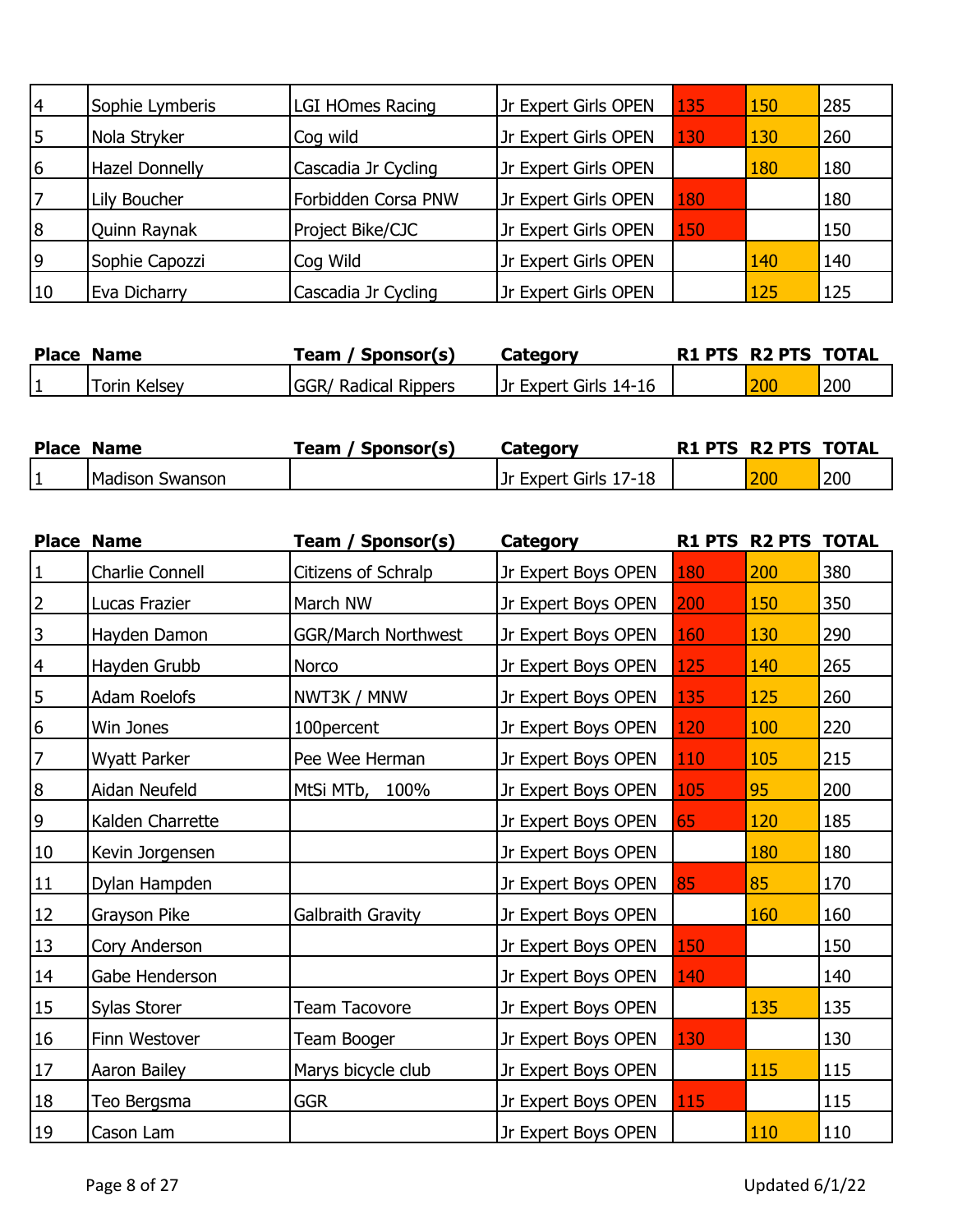| 20 | Conor Carroll   |                     | Jr Expert Boys OPEN | 100 |    | 100 |
|----|-----------------|---------------------|---------------------|-----|----|-----|
| 21 | Ryan Roelofs    | Deity / MNW         | Jr Expert Boys OPEN | 95  |    | 95  |
| 22 | Joe Spranger    |                     | Jr Expert Boys OPEN |     | 90 | 90  |
| 23 | Nico Paglia     |                     | Jr Expert Boys OPEN | 90  |    | 90  |
| 24 | Kaden Martinsen |                     | Jr Expert Boys OPEN |     | 80 | 80  |
| 25 | James Herink    | Mt Si MTB           | Jr Expert Boys OPEN | 80  |    | 80  |
| 26 | Calum Pierce    | citizens of schralp | Jr Expert Boys OPEN | 75  |    | 75  |
| 27 | Kenji Hoshi     |                     | Jr Expert Boys OPEN | 70  |    | 70  |

| <b>Place Name</b> | Team / Sponsor(s)    | Category                 | <b>R1 PTS R2 PTS TOTAL</b> |     |
|-------------------|----------------------|--------------------------|----------------------------|-----|
| Kaleb Witt        | Cascadia Cycling     | Jr Expert Boys 11-13     | 200                        | 200 |
| Raleigh Kraynik   | 7 Devils Gravity Tea | Jr Expert Boys 11-13 200 |                            | 200 |

|                | <b>Place Name</b>       | Team / Sponsor(s)    | <b>Category</b>      |     | R1 PTS R2 PTS | <b>TOTAL</b> |
|----------------|-------------------------|----------------------|----------------------|-----|---------------|--------------|
| $\vert$ 1      | Callen Sholberg         |                      | Jr Expert Boys 14-16 | 200 | 200           | 400          |
| $\overline{2}$ | Gavin Lee               | Tahoma Mountain Bike | Jr Expert Boys 14-16 | 130 | 160           | 290          |
| $\overline{3}$ | Jude Sparks             | Tahoma               | Jr Expert Boys 14-16 | 150 | 135           | 285          |
| $\overline{4}$ | Corson Keithly          | Tahoma MTB Team      | Jr Expert Boys 14-16 | 160 | 125           | 285          |
| $\overline{5}$ | <b>Christian Sander</b> |                      | Jr Expert Boys 14-16 | 90  | 180           | 270          |
| $\frac{6}{1}$  | Colin Manning           | Citizens of Schralp  | Jr Expert Boys 14-16 | 120 | 150           | 270          |
| $\overline{7}$ | Max Smith               | Cascadia             | Jr Expert Boys 14-16 | 110 | 130           | 240          |
| $\overline{8}$ | <b>Bentley Moore</b>    | Mount Si MTB         | Jr Expert Boys 14-16 | 140 | 90            | 230          |
| $\overline{9}$ | Christian Schwarz       | Galbraith Gravity    | Jr Expert Boys 14-16 | 105 | 110           | 215          |
| 10             | Max Adam                | Deity Components     | Jr Expert Boys 14-16 | 115 | 100           | 215          |
| 11             | Reid Farmer             | <b>CJC</b>           | Jr Expert Boys 14-16 | 125 | 75            | 200          |
| 12             | Luca Paglia             |                      | Jr Expert Boys 14-16 | 85  | 105           | 190          |
| 13             | Shay Konieczka          | Mt Si                | Jr Expert Boys 14-16 | 100 | 85            | 185          |
| 14             | Grayson Pike            | Galbraith Gravity    | Jr Expert Boys 14-16 | 180 |               | 180          |
| 15             | Bjorn North             | <b>MTSI MTB</b>      | Jr Expert Boys 14-16 | 95  | 80            | 175          |
| 16             | Alec Fraser             |                      | Jr Expert Boys 14-16 | 80  | 65            | 145          |
| 17             | Teo Bergsma             | <b>GGR</b>           | Jr Expert Boys 14-16 |     | 140           | 140          |
| 18             | Cooper Garland          | Cascadia Jr Cycling  | Jr Expert Boys 14-16 | 70  | 70            | 140          |
| 19             | <b>Bennett Gibbons</b>  | Mary's Bicycle Club  | Jr Expert Boys 14-16 | 135 |               | 135          |
| 20             | Jonathan Davies         |                      | Jr Expert Boys 14-16 |     | 120           | 120          |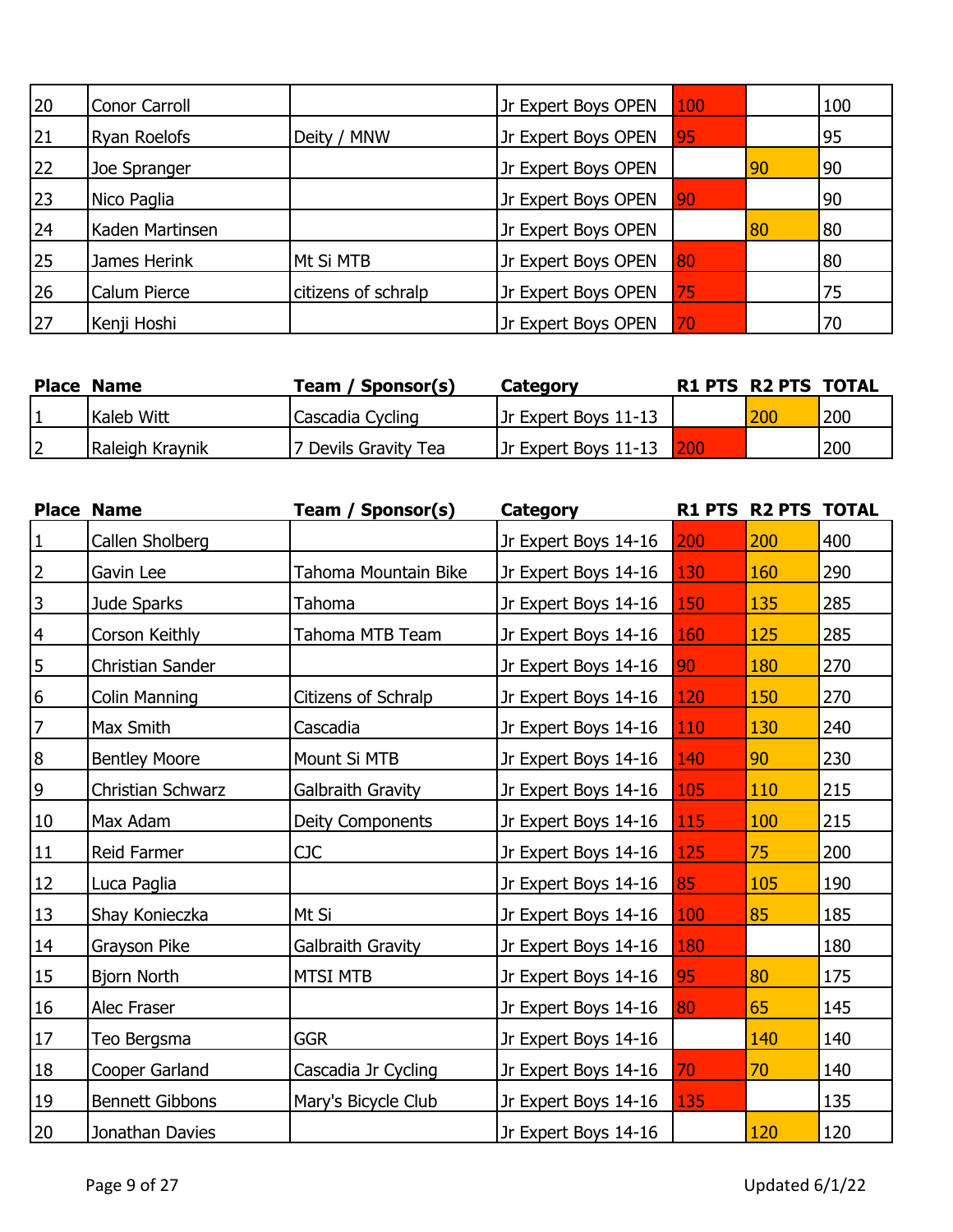| 21 | Quinn Taylor         | Galbraith Gravity | Jr Expert Boys 14-16 |    | 115 | 115 |
|----|----------------------|-------------------|----------------------|----|-----|-----|
| 22 | Dominic Wilson       |                   | Jr Expert Boys 14-16 | 55 | 60  | 115 |
| 23 | Colton Rush          | Air TIme          | Jr Expert Boys 14-16 | 60 | 55  | 115 |
| 24 | Aiden Rutherford     | Mt SI             | Jr Expert Boys 14-16 | 65 | 50  | 115 |
| 25 | Ryan Roelofs         | Diety/MNW         | Jr Expert Boys 14-16 |    | 95  | 95  |
| 26 | Boone North          | MT SI MTB         | Jr Expert Boys 14-16 | 75 |     | 75  |
| 27 | <b>Matt True</b>     |                   | Jr Expert Boys 14-16 | 50 |     | 50  |
| 28 | Kenji Hoshi          | CJC               | Jr Expert Boys 14-16 |    | 48  | 48  |
| 29 | Ethan Falkner        |                   | Jr Expert Boys 14-16 | 48 |     | 48  |
| 30 | <b>Trevor Weston</b> |                   | Jr Expert Boys 14-16 |    | 46  | 46  |
| 31 | Nolan Setcavage      | Air Time          | Jr Expert Boys 14-16 | 46 |     | 46  |
| 32 | Preston Fradet       |                   | Jr Expert Boys 14-16 | 44 |     | 44  |
| 33 | Carter Oxford        | Mt Si             | Jr Expert Boys 14-16 |    | 1   | 2   |
| 34 | Finley Probasco      |                   | Jr Expert Boys 14-16 |    |     |     |
| 35 | Ari Simon            | Cascadia Junior   | Jr Expert Boys 14-16 |    |     |     |
| 36 | <b>Rye Geiger</b>    | Mt. Si MTB        | Jr Expert Boys 14-16 |    |     |     |

|                  | <b>Place Name</b> | Team / Sponsor(s)     | <b>Category</b>      |     | R1 PTS R2 PTS | <b>TOTAL</b> |
|------------------|-------------------|-----------------------|----------------------|-----|---------------|--------------|
| $\mathbf{1}$     | Dylan Makowichuk  | Citizens of Schralp   | Jr Expert Boys 17-18 | 120 | 180           | 300          |
| $\overline{2}$   | Caleb Bryant      | None                  | Jr Expert Boys 17-18 | 80  | 200           | 280          |
| $\mathsf{3}$     | Braeden Welch     | Citizens of Schralp   | Jr Expert Boys 17-18 | 100 | 150           | 250          |
| $\overline{4}$   | Cameron Hiers     | Tahoma Mountain Bike  | Jr Expert Boys 17-18 | 115 | 135           | 250          |
| 5                | Nic Betters       |                       | Jr Expert Boys 17-18 | 95  | 140           | 235          |
| 6                | Porter Alarie     | cascade bikes         | Jr Expert Boys 17-18 | 70  | 160           | 230          |
| $\overline{7}$   | Jacob Weisz       | Paul Wesiz Group      | Jr Expert Boys 17-18 | 105 | 120           | 225          |
| $\boldsymbol{8}$ | Caden Gray        | Leatt, Commencal.     | Jr Expert Boys 17-18 | 200 |               | 200          |
| $\overline{9}$   | Ian Lujan         |                       | Jr Expert Boys 17-18 | 85  | 110           | 195          |
| 10               | Aaron Bailey      | Marys bicycle club    | Jr Expert Boys 17-18 | 180 |               | 180          |
| 11               | Cooper Spring     |                       | Jr Expert Boys 17-18 | 65  | 95            | 160          |
| 12               | Jackson Wicklund  | Norco, Maxxis, 100%   | Jr Expert Boys 17-18 | 160 |               | 160          |
| 13               | Kevin Jorgensen   | TLD/Jank/Fox/Deity    | Jr Expert Boys 17-18 | 150 |               | 150          |
| 14               | Sylas Storer      | <b>Team Tacovore</b>  | Jr Expert Boys 17-18 | 140 |               | 140          |
| 15               | Jayson Harper     | <b>PNW Components</b> | Jr Expert Boys 17-18 | 135 |               | 135          |
| 16               | Cody Elliott      |                       | Jr Expert Boys 17-18 |     | 130           | 130          |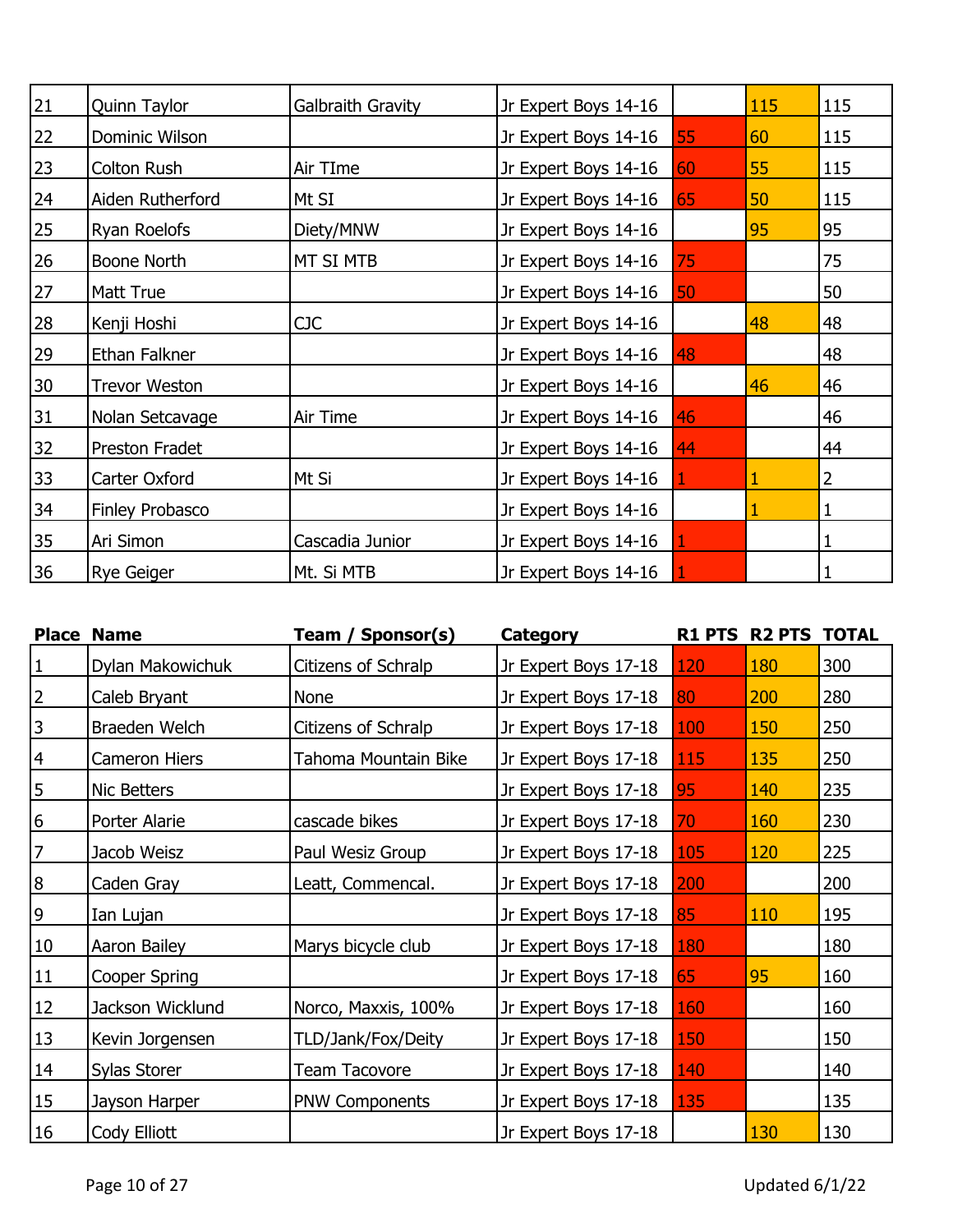| 17        | Noah Uphill          |                        | Jr Expert Boys 17-18 | 130        |     | 130 |
|-----------|----------------------|------------------------|----------------------|------------|-----|-----|
| 18        | Nico Paglia          |                        | Jr Expert Boys 17-18 |            | 125 | 125 |
| <b>19</b> | Reid Huelsenbeck     | <b>Gravity Academy</b> | Jr Expert Boys 17-18 | 125        |     | 125 |
| 20        | <b>Wesley Gonter</b> | <b>None</b>            | Jr Expert Boys 17-18 |            | 115 | 115 |
| 21        | Henri Devouton       |                        | Jr Expert Boys 17-18 | <b>110</b> |     | 110 |
| 22        | Kellen Auld          |                        | Jr Expert Boys 17-18 |            | 105 | 105 |
| 23        | <b>Calum Pierce</b>  | citizens of schralp    | Jr Expert Boys 17-18 |            | 100 | 100 |
| 24        | Hayden Murakami      |                        | Jr Expert Boys 17-18 | 90         |     | 90  |
| 25        | Ben Kolpa            |                        | Jr Expert Boys 17-18 | 75         |     | 75  |
| 26        | <b>Tyler Kerker</b>  | Mission6ix             | Jr Expert Boys 17-18 | 60         |     | 60  |
| 27        | <b>Timothy True</b>  |                        | Jr Expert Boys 17-18 | 55         |     | 55  |
| 28        | Jonah Brinkerhoff    | Orbea                  | Jr Expert Boys 17-18 |            |     |     |

|    | <b>Place Name</b> | Sponsor(s)<br>™eam | Category            | <b>R1 PTS R2 PTS TOTAL</b> |     |
|----|-------------------|--------------------|---------------------|----------------------------|-----|
| ╹┻ | Lou Geraghty      |                    | <b>ISport MORE!</b> | 200                        | 400 |

|                  | <b>Place Name</b>      | Team / Sponsor(s)           | <b>Category</b>   |     | R1 PTS R2 PTS | <b>TOTAL</b> |
|------------------|------------------------|-----------------------------|-------------------|-----|---------------|--------------|
| $\mathbf 1$      | <b>Ally Pickrel</b>    |                             | Sport Women 19-39 | 150 | 180           | 330          |
| $\overline{2}$   | Jaime Schultz          |                             | Sport Women 19-39 | 160 | 160           | 320          |
| $\mathsf{3}$     | Erin Kinney            |                             | Sport Women 19-39 | 200 | 120           | 320          |
| $\overline{4}$   | Megan Constable        | <b>DEITY Components</b>     | Sport Women 19-39 | 120 | 105           | 225          |
| $\overline{5}$   | Harriet Morgan         | <b>Breakfast Racing Tea</b> | Sport Women 19-39 | 105 | 100           | 205          |
| 6                | <b>Ashley Pimentel</b> |                             | Sport Women 19-39 | 115 | 90            | 205          |
| $\overline{7}$   | Becca Homen            |                             | Sport Women 19-39 |     | 200           | 200          |
| $\boldsymbol{8}$ | Megan Lindley          |                             | Sport Women 19-39 | 180 |               | 180          |
| 9                | <b>Emily Albert</b>    | Em-Duro                     | Sport Women 19-39 |     | 150           | 150          |
| 10               | Tanya Zarling          |                             | Sport Women 19-39 |     | 140           | 140          |
| 11               | <b>Beky Nicholas</b>   |                             | Sport Women 19-39 | 140 |               | 140          |
| 12               | Katie Pinckard         |                             | Sport Women 19-39 |     | 135           | 135          |
| 13               | Raechal Allen          |                             | Sport Women 19-39 | 135 |               | 135          |
| 14               | Rio Smith              |                             | Sport Women 19-39 |     | 130           | 130          |
| <u>15</u>        | Erica Takano           |                             | Sport Women 19-39 | 130 |               | 130          |
| 16               | <b>Chrissy Calvert</b> |                             | Sport Women 19-39 |     | 125           | 125          |
| 17               | Lacey Papadakis        | Project Bike                | Sport Women 19-39 | 125 |               | 125          |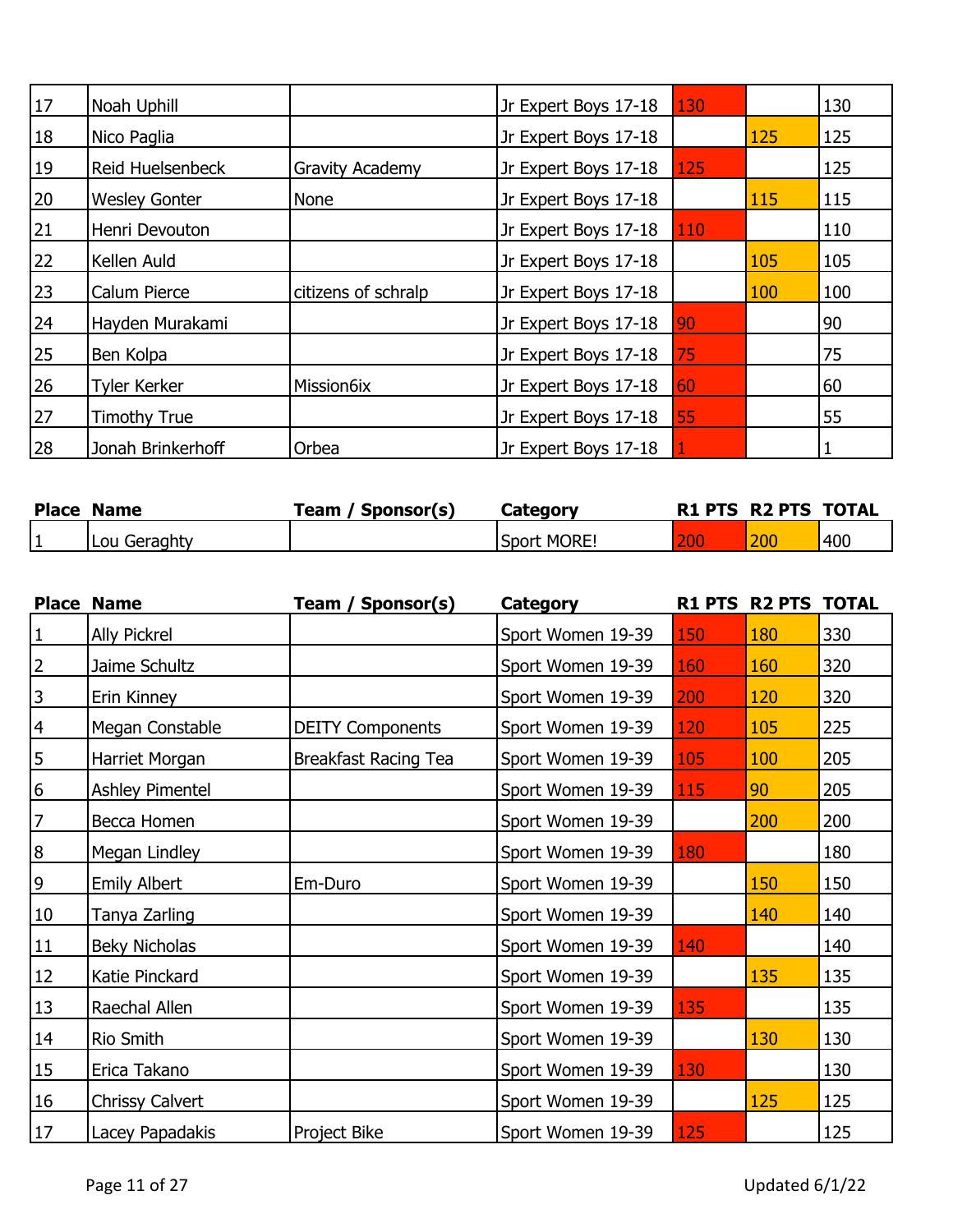| 18 | Sarah Vaughn          | <b>Fresh Grease</b>        | Sport Women 19-39 |     | 115 | 115 |
|----|-----------------------|----------------------------|-------------------|-----|-----|-----|
| 19 | Lauren Damon          | <b>GGR/March Northwest</b> | Sport Women 19-39 |     | 110 | 110 |
| 20 | Liz Lunderman         | Race Cascadia (lol)        | Sport Women 19-39 | 110 |     | 110 |
| 21 | Jade Tabony           |                            | Sport Women 19-39 |     | 95  | 95  |
| 22 | Alexandra Hyska       | Breakfast Racing Tea       | Sport Women 19-39 |     | 85  | 85  |
| 23 | Sarah Hager           | <b>Breakfast Racing</b>    | Sport Women 19-39 |     | 80  | 80  |
| 24 | <b>Ashley Barnett</b> |                            | Sport Women 19-39 |     | 75  | 75  |
| 25 | Kelsey Parker         |                            | Sport Women 19-39 |     | 70  | 70  |
| 26 | Claire Richardson     | Breakfast Tea Racing       | Sport Women 19-39 |     | 65  | 65  |
| 27 | Anakarina Lance       |                            | Sport Women 19-39 |     | 60  | 60  |
| 28 | Samantha Mcginnis     |                            | Sport Women 19-39 |     | 55  | 55  |
| 29 | Katie Staver          | <b>Breakfast Racing</b>    | Sport Women 19-39 |     | 50  | 50  |
| 30 | Alanna Hayes          |                            | Sport Women 19-39 |     |     |     |

|                  | <b>Place Name</b>     | Team / Sponsor(s)         | Category        |     | <b>R1 PTS R2 PTS TOTAL</b> |     |
|------------------|-----------------------|---------------------------|-----------------|-----|----------------------------|-----|
| $\mathbf{1}$     | Xuan Mai Vo           |                           | Sport Women 40+ | 150 | 160                        | 310 |
| $\mathbf 2$      | Katie Bergerson       |                           | Sport Women 40+ | 160 | 150                        | 310 |
| $\overline{3}$   | Kelly Johnson         |                           | Sport Women 40+ | 140 | 135                        | 275 |
| $\overline{4}$   | Oakley Madan          |                           | Sport Women 40+ | 130 | 125                        | 255 |
| 5                | Maureen Powell        |                           | Sport Women 40+ | 135 | 110                        | 245 |
| $6\overline{6}$  | Rachel Delateur       |                           | Sport Women 40+ | 120 | 105                        | 225 |
| $\overline{7}$   | Lya Macaya            |                           | Sport Women 40+ |     | 200                        | 200 |
| $\boldsymbol{8}$ | Ady Bee Lane          | Sturdy Bitch Racing       | Sport Women 40+ | 200 |                            | 200 |
| $\overline{9}$   | Amy Josefczyk         | Dyna Racing               | Sport Women 40+ |     | 180                        | 180 |
| $10\,$           | Jayme Hill            | <b>MsFit Gravity Team</b> | Sport Women 40+ | 180 |                            | 180 |
| 11               | Michelle Valko        |                           | Sport Women 40+ |     | 140                        | 140 |
| 12               | Lisa Currie           |                           | Sport Women 40+ |     | 130                        | 130 |
| 13               | Lauren Wheeler        |                           | Sport Women 40+ | 125 |                            | 125 |
| 14               | <b>Holly Sato</b>     |                           | Sport Women 40+ |     | 120                        | 120 |
| 15               | Debra Mccracken       | Team McCracken            | Sport Women 40+ |     | 115                        | 115 |
| 16               | Julie Meyers          | Powered By Snacks         | Sport Women 40+ |     | 100                        | 100 |
| 17               | Kristin Duyn          | Citizens of Schralp       | Sport Women 40+ |     | 95                         | 95  |
| 18               | <b>Molly Prentice</b> |                           | Sport Women 40+ |     | 90                         | 90  |
| 19               | Paula Sigafus         | Soft like kitten          | Sport Women 40+ |     | 85                         | 85  |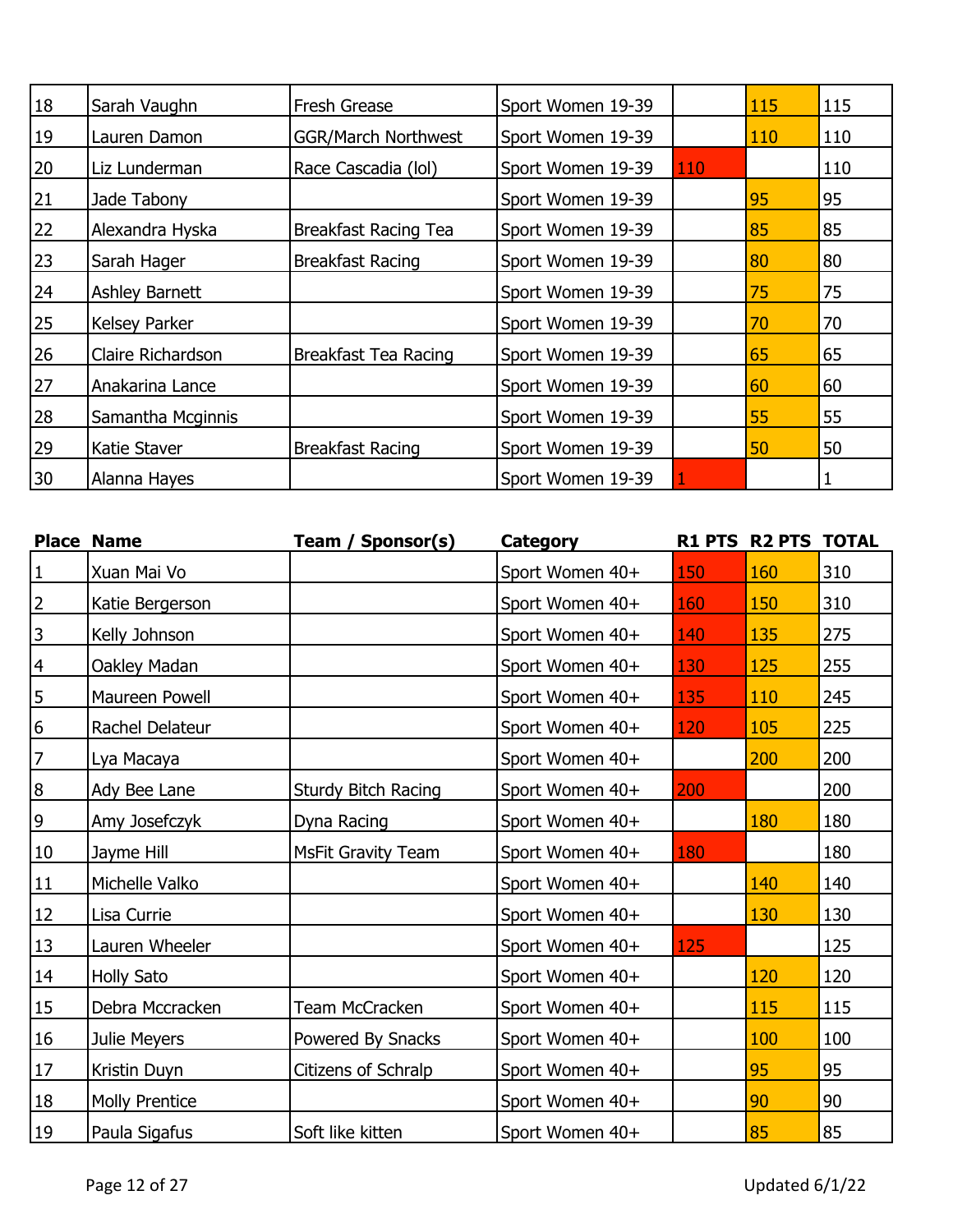|                 | <b>Place Name</b>     | Team / Sponsor(s)    | <b>Category</b> |     | R1 PTS R2 PTS TOTAL |     |
|-----------------|-----------------------|----------------------|-----------------|-----|---------------------|-----|
| $\vert$ 1       | <b>Bennett Park</b>   | <b>Team Solstice</b> | Sport Men 19-29 | 200 | 200                 | 400 |
| $\overline{2}$  | Marquis Scurlock      |                      | Sport Men 19-29 | 180 | 160                 | 340 |
| $\overline{3}$  | Logan Thoresen        |                      | Sport Men 19-29 | 160 | 110                 | 270 |
| $\overline{4}$  | <b>Bobby Stewart</b>  |                      | Sport Men 19-29 |     | 180                 | 180 |
| $\overline{5}$  | Kyle Reyes            |                      | Sport Men 19-29 |     | 150                 | 150 |
| $6\overline{6}$ | Matthew Carlson       |                      | Sport Men 19-29 | 150 |                     | 150 |
| $\overline{7}$  | Colin Bleakney        |                      | Sport Men 19-29 |     | 140                 | 140 |
| 8               | Cameron Vega          |                      | Sport Men 19-29 | 140 |                     | 140 |
| $\overline{9}$  | Cory Tsai             | Team Huck Buddies    | Sport Men 19-29 |     | 135                 | 135 |
| 10              | Tj Murphy             | Lenny's              | Sport Men 19-29 | 135 |                     | 135 |
| 11              | Nathan Erdahl         |                      | Sport Men 19-29 |     | 130                 | 130 |
| 12              | John Collin Hall      |                      | Sport Men 19-29 | 130 |                     | 130 |
| 13              | <b>Alex Davies</b>    |                      | Sport Men 19-29 |     | 125                 | 125 |
| 14              | Julian Forester       |                      | Sport Men 19-29 | 125 |                     | 125 |
| 15              | Louis Papsdorf        | Team Loumis          | Sport Men 19-29 |     | 120                 | 120 |
| 16              | Dennis Leacock        |                      | Sport Men 19-29 | 120 |                     | 120 |
| 17              | <b>Brian Campbell</b> |                      | Sport Men 19-29 |     | 115                 | 115 |
| 18              | Drake Mclean          |                      | Sport Men 19-29 | 115 |                     | 115 |
| 19              | James Nye             | Mount Si MTB         | Sport Men 19-29 | 110 |                     | 110 |
| 20              | <b>Blake Reeve</b>    | Minnow               | Sport Men 19-29 |     | 105                 | 105 |
| 21              | Ransom Cutshall       |                      | Sport Men 19-29 |     | 100                 | 100 |

|    | <b>Place Name</b>    | Sponsor(s)<br>Team / | Category        |     | <b>R1 PTS R2 PTS TOTAL</b> |     |
|----|----------------------|----------------------|-----------------|-----|----------------------------|-----|
|    | Patrick Fry          |                      | Sport Men 30-39 | 160 | 160                        | 320 |
|    | <b>Ernest Fix</b>    |                      | Sport Men 30-39 | 125 | 130                        | 255 |
|    | Chris O'Brine        | Mahre Athl Dev Exp   | Sport Men 30-39 | 135 | 115                        | 250 |
|    | Kevin Fleming        | Evergreen Home Team  | Sport Men 30-39 | 140 | 105                        | 245 |
| 5  | Andrew Breymeyer     |                      | Sport Men 30-39 | 130 | 100                        | 230 |
| 6  | <b>Reid Postle</b>   |                      | Sport Men 30-39 | 105 | 110                        | 215 |
|    | <b>Nick Seeley</b>   |                      | Sport Men 30-39 |     | 200                        | 200 |
| 8  | Nicholas Hnatyshyn   |                      | Sport Men 30-39 | 200 |                            | 200 |
| 9  | Gary Kawamura        |                      | Sport Men 30-39 | 150 | 44                         | 194 |
| 10 | <b>Bryan Mccrary</b> |                      | Sport Men 30-39 |     | 180                        | 180 |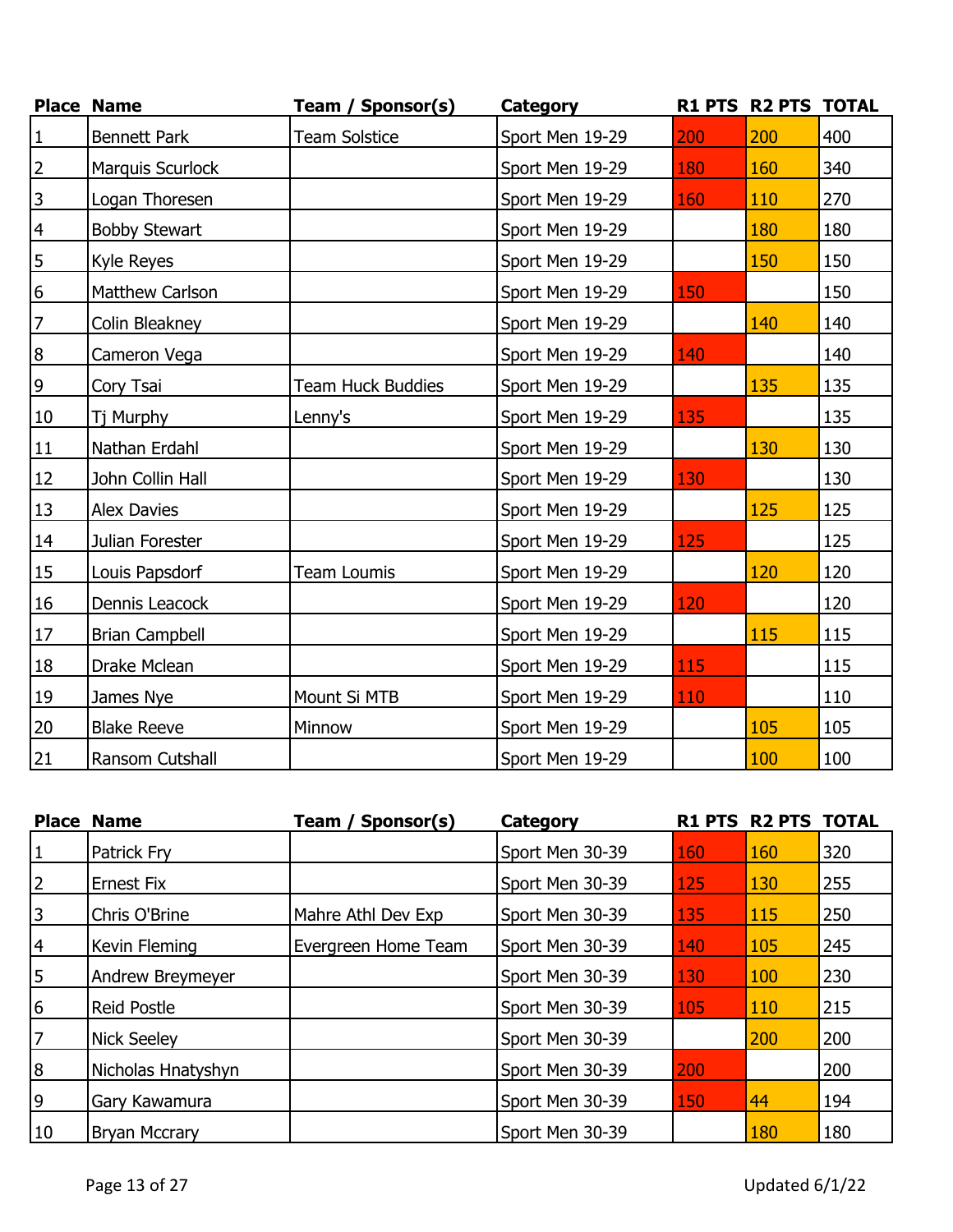| $11\,$    | Philip Howard        |                      | Sport Men 30-39 | 85  | 95  | 180 |
|-----------|----------------------|----------------------|-----------------|-----|-----|-----|
| 12        | Kurt Keller          |                      | Sport Men 30-39 | 180 |     | 180 |
| 13        | <b>Adam Buckley</b>  | Part Time Party      | Sport Men 30-39 | 115 | 60  | 175 |
| 14        | Eric Christensen     |                      | Sport Men 30-39 |     | 150 | 150 |
| 15        | Bryce Wentworth      |                      | Sport Men 30-39 |     | 140 | 140 |
| 16        | Nathan Schibig       |                      | Sport Men 30-39 |     | 135 | 135 |
| 17        | Kell Kirby           |                      | Sport Men 30-39 |     | 125 | 125 |
| 18        | Patrick Lindsay      |                      | Sport Men 30-39 |     | 120 | 120 |
| 19        | Gary Blum            |                      | Sport Men 30-39 | 120 |     | 120 |
| 20        | Peter St. John       |                      | Sport Men 30-39 | 70  | 48  | 118 |
| <u>21</u> | Mitchell Parrish     |                      | Sport Men 30-39 | 110 |     | 110 |
| 22        | Colin Gibbs          |                      | Sport Men 30-39 | 100 |     | 100 |
| 23        | <b>Blaine Wruck</b>  | <b>RSKI Riders</b>   | Sport Men 30-39 | 95  |     | 95  |
| 24        | Daniel Allen         |                      | Sport Men 30-39 |     | 90  | 90  |
| 25        | Aleks Kolbert        |                      | Sport Men 30-39 | 90  |     | 90  |
| 26        | Keith Mikoleit       |                      | Sport Men 30-39 | 48  | 38  | 86  |
| 27        | Panda (Jason) Alosio | HopworksUrbanBrewery | Sport Men 30-39 |     | 85  | 85  |
| <b>28</b> | Alex Saunders        |                      | Sport Men 30-39 | 36  | 46  | 82  |
| 29        | Nathan Buckley       |                      | Sport Men 30-39 |     | 80  | 80  |
| $30\,$    | Dominic Enriquez     | PNW MTB Brew Crew    | Sport Men 30-39 | 80  |     | 80  |
| <u>31</u> | Sean Crane           |                      | Sport Men 30-39 |     | 75  | 75  |
| 32        | Justin Wynne         |                      | Sport Men 30-39 | 75  |     | 75  |
| 33        | <b>Brandon Busch</b> | Team Huck Buddies    | Sport Men 30-39 |     | 70  | 70  |
| <u>34</u> | Mark Galbraith       |                      | Sport Men 30-39 | 34  | 34  | 68  |
| 35        | Brendan Andrade      |                      | Sport Men 30-39 | 42  | 26  | 68  |
| 36        | Kyle Spain           |                      | Sport Men 30-39 | 65  |     | 65  |
| 37        | Marcin Rabiega       |                      | Sport Men 30-39 | 30  | 32  | 62  |
| <u>38</u> | Vincent Ivarra       |                      | Sport Men 30-39 | 60  |     | 60  |
| 39        | Dave Fox             |                      | Sport Men 30-39 |     | 55  | 55  |
| 40        | John Baer            |                      | Sport Men 30-39 | 55  |     | 55  |
| 41        | Chris Mcaboy         |                      | Sport Men 30-39 |     | 50  | 50  |
| 42        | Carl Aldrich         | <b>Beermongers</b>   | Sport Men 30-39 | 50  |     | 50  |
| 43        | Ben Hall             |                      | Sport Men 30-39 | 46  |     | 46  |
| 44        | Andrew Schaffner     |                      | Sport Men 30-39 |     | 44  | 44  |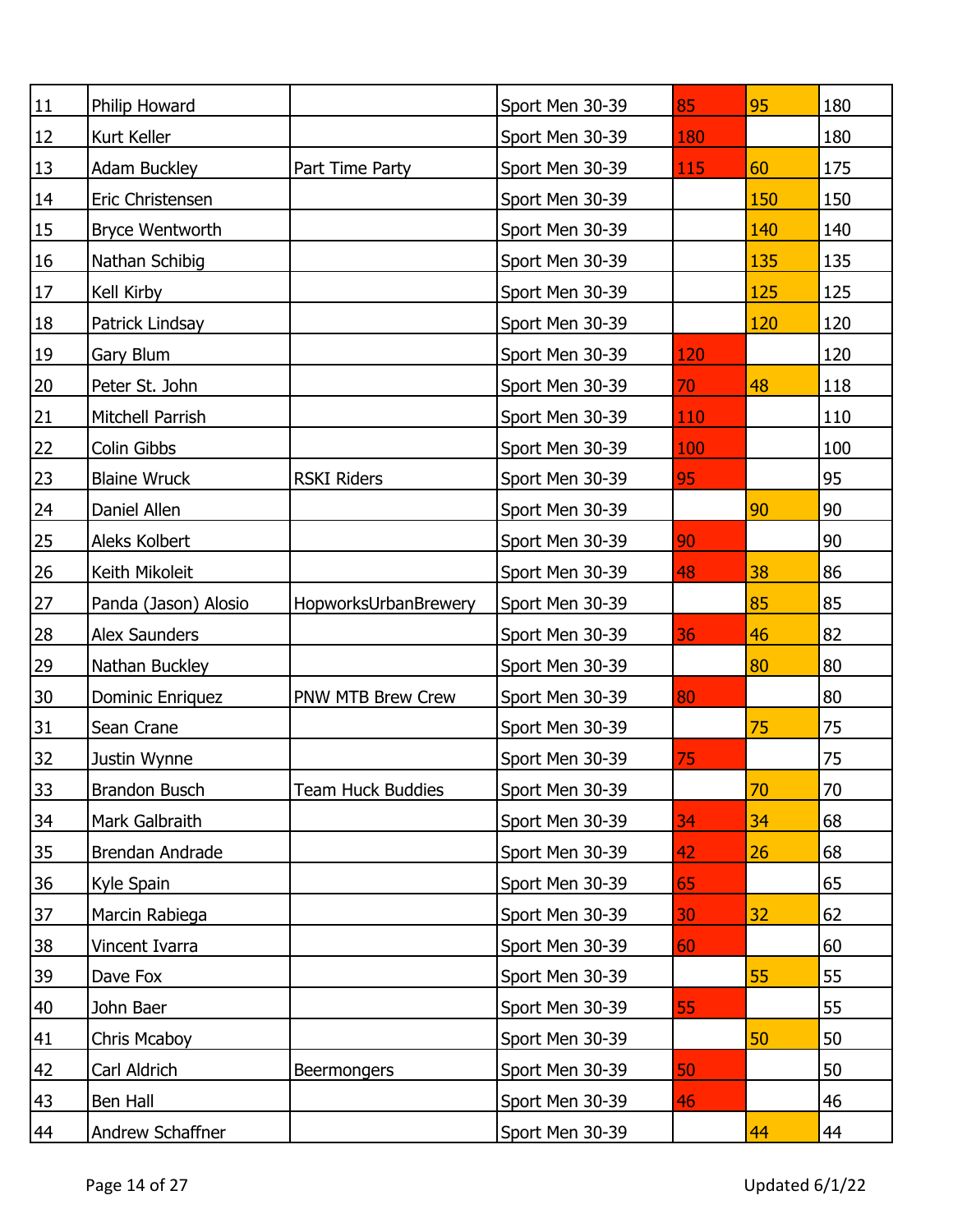| 45 | Donovan Lefferts         |                      | Sport Men 30-39 | 44 |    | 44 |
|----|--------------------------|----------------------|-----------------|----|----|----|
| 46 | Joseph Mcfadden          |                      | Sport Men 30-39 |    | 42 | 42 |
| 47 | Gregory Hill             |                      | Sport Men 30-39 |    | 40 | 40 |
| 48 | <b>Eric Sieloff</b>      |                      | Sport Men 30-39 | 40 |    | 40 |
| 49 | Shashwath Sreedhar       | <b>RSKI Riders</b>   | Sport Men 30-39 | 38 |    | 38 |
| 50 | Joe Gusa                 |                      | Sport Men 30-39 |    | 36 | 36 |
| 51 | <b>Phillip Hutton</b>    | Team EXTREME         | Sport Men 30-39 | 32 |    | 32 |
| 52 | Bryan Calvillo           |                      | Sport Men 30-39 |    | 30 | 30 |
| 53 | Alec Adams               |                      | Sport Men 30-39 |    | 28 | 28 |
| 54 | David Vizcaino           |                      | Sport Men 30-39 | 28 |    | 28 |
| 55 | James Burnett            |                      | Sport Men 30-39 | 26 |    | 26 |
| 56 | Diego Arguelles          |                      | Sport Men 30-39 |    | 24 | 24 |
| 57 | Jeremy Sample            |                      | Sport Men 30-39 |    | 22 | 22 |
| 58 | Patrick Halferty         |                      | Sport Men 30-39 |    | 20 | 20 |
| 59 | <b>Andrew Whitesides</b> | <b>Country Green</b> | Sport Men 30-39 |    | 19 | 19 |
| 60 | <b>Richard Luce</b>      |                      | Sport Men 30-39 |    | 18 | 18 |

|                  | <b>Place Name</b>   | Team / Sponsor(s)     | <b>Category</b> |     | R1 PTS R2 PTS TOTAL |     |
|------------------|---------------------|-----------------------|-----------------|-----|---------------------|-----|
| $\mathbf 1$      | Marty Salvati       |                       | Sport Men 40-49 | 200 | 200                 | 400 |
| $\overline{2}$   | <b>Bryan Cox</b>    | <b>JRA</b>            | Sport Men 40-49 | 180 | 140                 | 320 |
| 3                | Daniel Rodriguez    | TMT                   | Sport Men 40-49 | 160 | 115                 | 275 |
| $\overline{4}$   | Jason Digiammarco   |                       | Sport Men 40-49 | 130 | 125                 | 255 |
| 5                | Kelby Schrock       | TMT                   | Sport Men 40-49 | 120 | 130                 | 250 |
| 6                | Danny Sullivan      |                       | Sport Men 40-49 | 140 | 85                  | 225 |
| 7                | Lane Falkner        |                       | Sport Men 40-49 | 110 | 105                 | 215 |
| $\boldsymbol{8}$ | Bryan Robertson     |                       | Sport Men 40-49 | 115 | 100                 | 215 |
| 9                | David Lopata        |                       | Sport Men 40-49 | 100 | 90                  | 190 |
| 10               | Brian Wolford       | <b>Sweetlines BKR</b> | Sport Men 40-49 |     | 180                 | 180 |
| 11               | John Probasco       |                       | Sport Men 40-49 | 85  | 95                  | 180 |
| <u>12</u>        | Charles Briston     |                       | Sport Men 40-49 |     | 160                 | 160 |
| 13               | Chris Roderick      |                       | Sport Men 40-49 |     | 150                 | 150 |
| 14               | David Daley         |                       | Sport Men 40-49 | 75  | 75                  | 150 |
| 15               | Jeremy Graham       |                       | Sport Men 40-49 | 90  | 60                  | 150 |
| 16               | <b>Marcus Pitts</b> | S3 / Dirt Church      | Sport Men 40-49 | 150 |                     | 150 |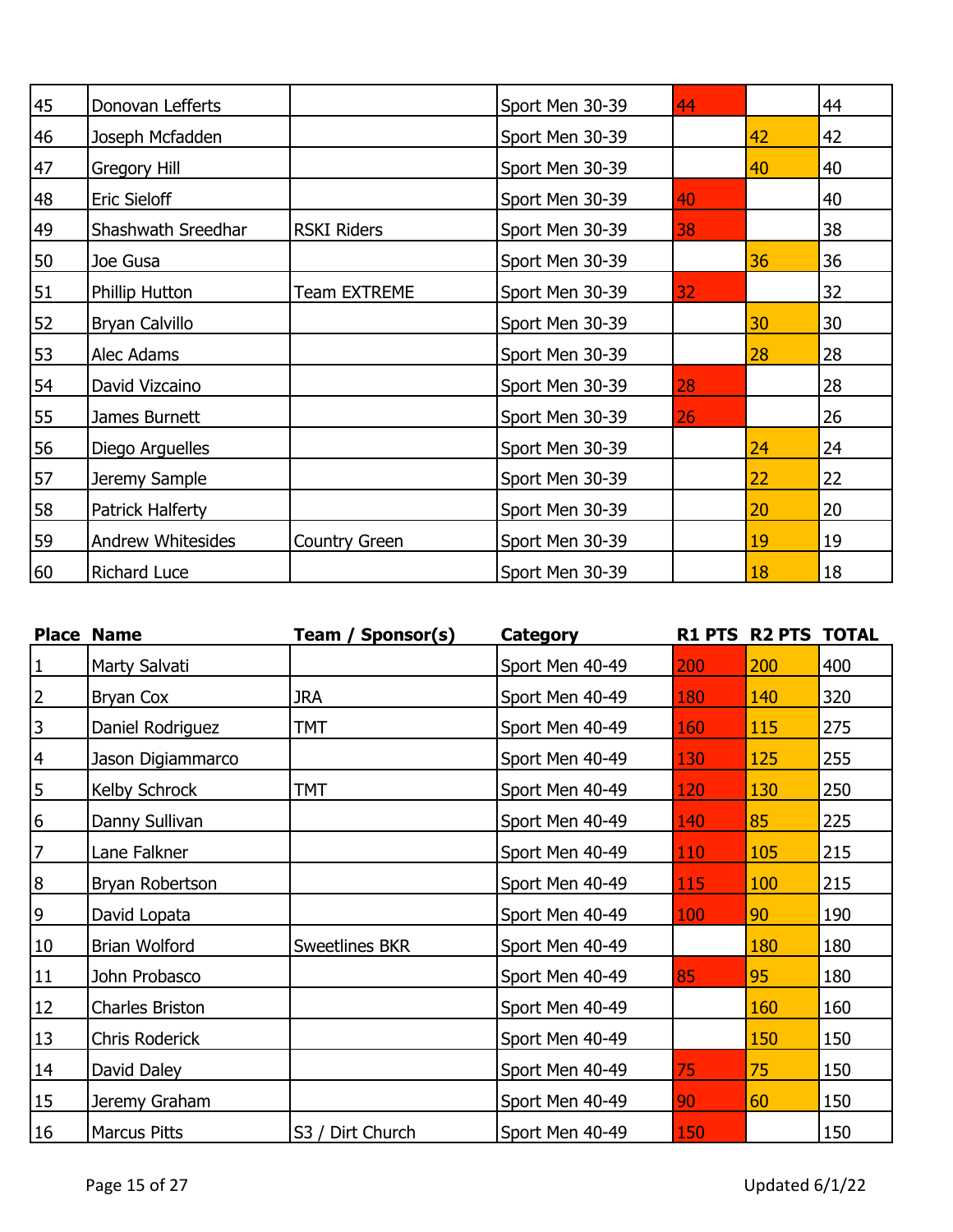| $17\,$         | Morgan Wais            |                     | Sport Men 40-49 | 70  | 70  | 140 |
|----------------|------------------------|---------------------|-----------------|-----|-----|-----|
| 18             | Kris Jorgensen         |                     | Sport Men 40-49 |     | 135 | 135 |
| 19             | Jonjon Olayao          | Pinoy Wreckers      | Sport Men 40-49 | 135 |     | 135 |
| 20             | Ty Wheatley            |                     | Sport Men 40-49 | 125 |     | 125 |
| <u>21</u>      | Alan Jacobsen          |                     | Sport Men 40-49 |     | 120 | 120 |
| 22             | Kyle Richardson        |                     | Sport Men 40-49 |     | 110 | 110 |
| 23             | Justin Stoltzfus       | Cascadia Overlander | Sport Men 40-49 | 105 | 1   | 106 |
| 24             | <b>Fletcher Evans</b>  |                     | Sport Men 40-49 | 55  | 50  | 105 |
| 25             | Seth Kiser             | <b>JRA</b>          | Sport Men 40-49 | 46  | 55  | 101 |
| 26             | <b>Mathison Mills</b>  |                     | Sport Men 40-49 | 95  |     | 95  |
| 27             | Jeffrey Hoppe          |                     | Sport Men 40-49 | 42  | 46  | 88  |
| <b>28</b>      | Jim Daniel             |                     | Sport Men 40-49 |     | 80  | 80  |
| 29             | Michael Benson         | SketchyTrails.com   | Sport Men 40-49 | 80  |     | 80  |
| $30\,$         | Joshua Fine            |                     | Sport Men 40-49 | 36  | 34  | 70  |
| <u>31</u>      | Manuel Strange         |                     | Sport Men 40-49 | 44  | 26  | 70  |
| 32             | <b>Eric Merhar</b>     |                     | Sport Men 40-49 | 50  | 19  | 69  |
| 33             | Alex Savage            |                     | Sport Men 40-49 |     | 65  | 65  |
| 34             | <b>Brian Wilkin</b>    | Team Hermano        | Sport Men 40-49 | 65  |     | 65  |
| <u>35</u>      | Matt Wilson            |                     | Sport Men 40-49 | 28  | 36  | 64  |
| 36             | <b>Travis Rush</b>     |                     | Sport Men 40-49 | 30  | 32  | 62  |
| 37             | Kris Shimkus           |                     | Sport Men 40-49 | 60  |     | 60  |
| 38             | Cameron Shero          |                     | Sport Men 40-49 | 32  | 22  | 54  |
| <u>39</u>      | Nathan Bankston        | NW Vets MTB         | Sport Men 40-49 | 34  | 20  | 54  |
| 40             | Joe Daley              |                     | Sport Men 40-49 |     | 48  | 48  |
| 41             | <b>Bryce Benge</b>     |                     | Sport Men 40-49 | 48  |     | 48  |
| 42             | Craig Beaty            |                     | Sport Men 40-49 |     | 44  | 44  |
| 43             | Ian Swanson            |                     | Sport Men 40-49 |     | 42  | 42  |
| 44             | Marc Norwick           |                     | Sport Men 40-49 |     | 40  | 40  |
| 45             | Jeremy Richards        |                     | Sport Men 40-49 | 40  |     | 40  |
| $\frac{46}{5}$ | <b>Bradley Gutting</b> |                     | Sport Men 40-49 |     | 38  | 38  |
| 47             | Aaron Spring           |                     | Sport Men 40-49 | 22  | 16  | 38  |
| 48             | Aryn Kerr              |                     | Sport Men 40-49 | 38  |     | 38  |
| 49             | John Vernon            |                     | Sport Men 40-49 | 19  | 17  | 36  |
| 50             | Kyle Cressman          |                     | Sport Men 40-49 |     | 30  | 30  |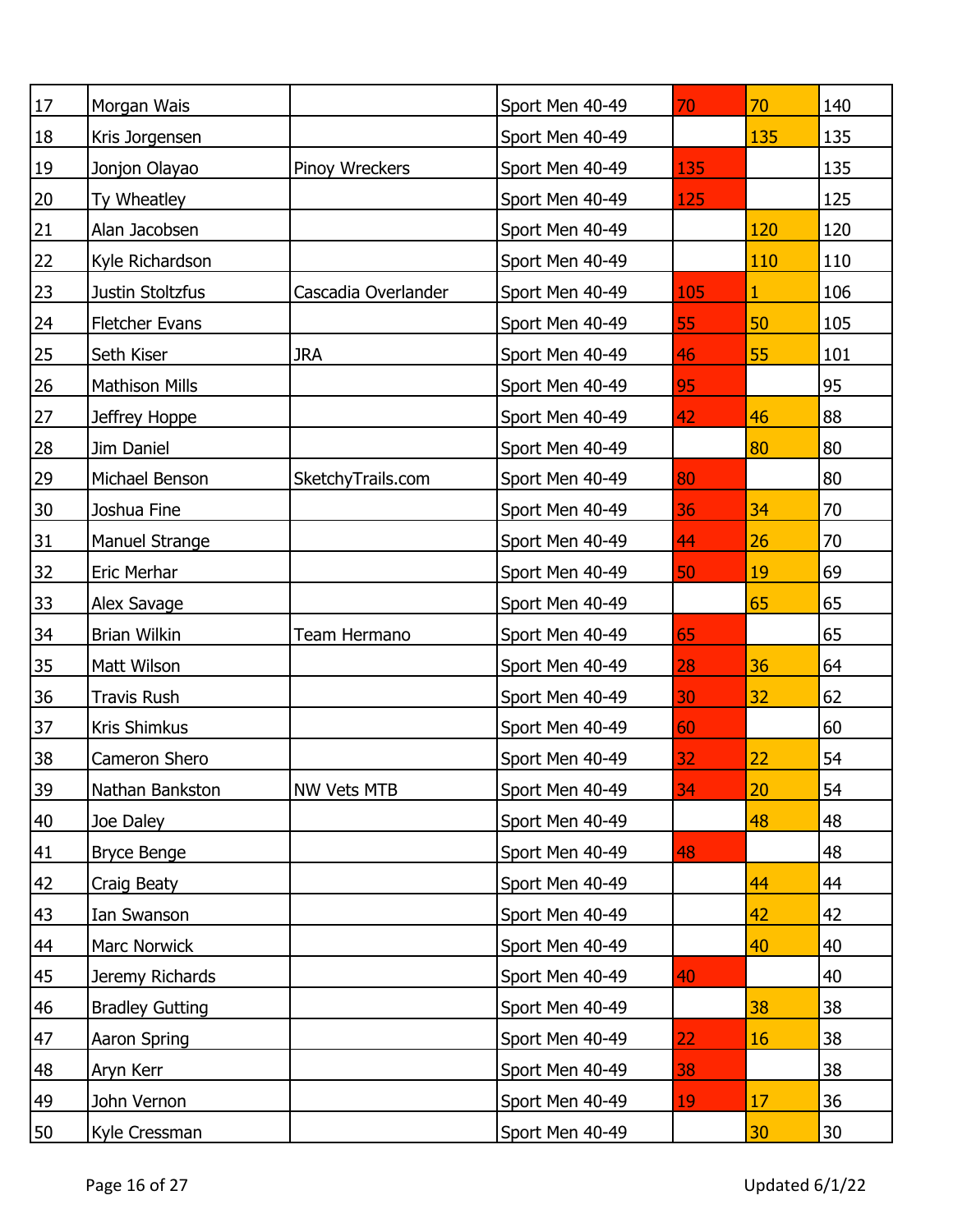| 51 | Josh Nicholson        |                      | Sport Men 40-49 |    | 28 | 28 |
|----|-----------------------|----------------------|-----------------|----|----|----|
| 52 | Douglas Gastich       |                      | Sport Men 40-49 | 26 |    | 26 |
| 53 | <b>Mathias Vannoy</b> | Northwest Tri & Bike | Sport Men 40-49 |    | 24 | 24 |
| 54 | Kevin Hlad            |                      | Sport Men 40-49 | 24 |    | 24 |
| 55 | Jeremy Hoog           |                      | Sport Men 40-49 | 20 |    | 20 |
| 56 | <b>Andy Sewrey</b>    |                      | Sport Men 40-49 |    | 18 | 18 |
| 57 | Scott Jensen          |                      | Sport Men 40-49 | 18 |    | 18 |

|                  | <b>Place Name</b>    | Team / Sponsor(s)   | <b>Category</b> |     | R1 PTS R2 PTS TOTAL |     |
|------------------|----------------------|---------------------|-----------------|-----|---------------------|-----|
| $\mathbf{1}$     | Randy Charrette      |                     | Sport Men 50+   | 200 | 180                 | 380 |
| $\overline{2}$   | Derek Myers          |                     | Sport Men 50+   | 150 | 200                 | 350 |
| $\overline{3}$   | Jason Koehn          |                     | Sport Men 50+   | 180 | 160                 | 340 |
| $\overline{4}$   | James Day            |                     | Sport Men 50+   | 160 | 125                 | 285 |
| $\overline{5}$   | Erik Bosley          |                     | Sport Men 50+   | 125 | 140                 | 265 |
| $6 \overline{6}$ | Rhett Dixon          | Skagit Cycle        | Sport Men 50+   | 135 | 130                 | 265 |
| $\overline{z}$   | Kris "Kirby" Bedsaul | Chris King          | Sport Men 50+   | 140 | 120                 | 260 |
| $\overline{8}$   | Juergen Meyer        |                     | Sport Men 50+   | 100 | 115                 | 215 |
| $\overline{6}$   | David Connell        | Citizens of Schralp | Sport Men 50+   | 90  | 90                  | 180 |
| 10               | Corey Martin         | Citizens of Schralp | Sport Men 50+   |     | 150                 | 150 |
| 11               | Stefan Budac         |                     | Sport Men 50+   |     | 135                 | 135 |
| 12               | Tim Wanek            |                     | Sport Men 50+   | 130 |                     | 130 |
| 13               | Peter Szenasi        | Team Hermano        | Sport Men 50+   | 120 |                     | 120 |
| 14               | David Thoms          |                     | Sport Men 50+   | 115 |                     | 115 |
| 15               | Kent Moffitt         |                     | Sport Men 50+   |     | 110                 | 110 |
| 16               | Joel Dicks           |                     | Sport Men 50+   | 110 |                     | 110 |
| 17               | Ryan Collins         |                     | Sport Men 50+   |     | 105                 | 105 |
| 18               | <b>Tyrone Hall</b>   |                     | Sport Men 50+   | 105 |                     | 105 |
| 19               | Tom Albert           |                     | Sport Men 50+   |     | 100                 | 100 |
| 20               | Chris Roupp          |                     | Sport Men 50+   |     | 95                  | 95  |
| 21               | Tony Irusta          |                     | Sport Men 50+   | 95  |                     | 95  |
| 22               | Gordon Kushnick      |                     | Sport Men 50+   | 85  |                     | 85  |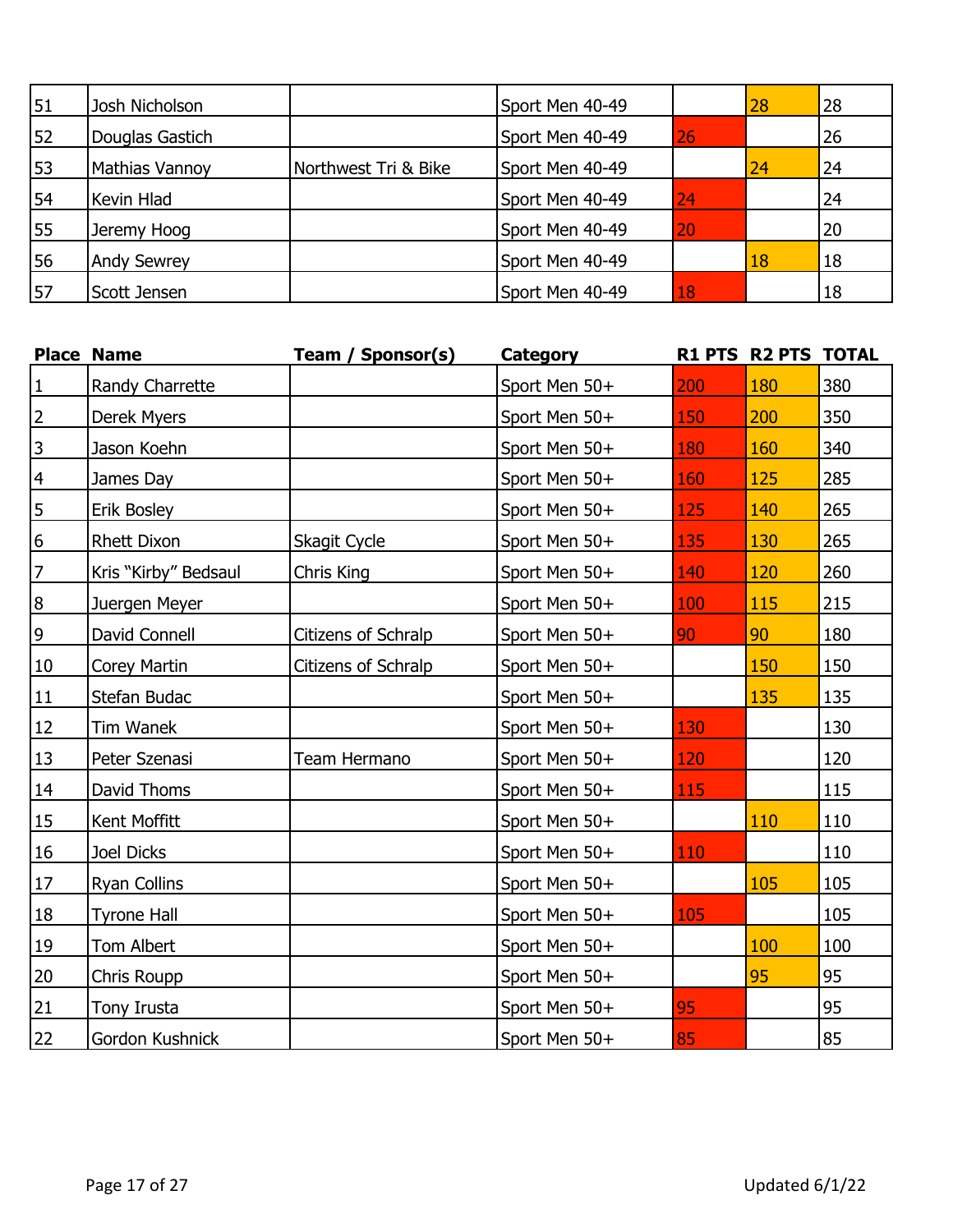|                | <b>Place Name</b>    | Team / Sponsor(s) | <b>Category</b> |     | <b>R1 PTS R2 PTS TOTAL</b> |     |
|----------------|----------------------|-------------------|-----------------|-----|----------------------------|-----|
| 1              | Ian Frame            |                   | Enduro Lite Men | 180 | 130                        | 310 |
| $\overline{2}$ | <b>Torsten North</b> |                   | Enduro Lite Men |     | 200                        | 200 |
| $\overline{3}$ | James Burns          |                   | Enduro Lite Men | 200 |                            | 200 |
| $\overline{4}$ | <b>Branden Dion</b>  |                   | Enduro Lite Men |     | 180                        | 180 |
| $\overline{5}$ | James Nye            |                   | Enduro Lite Men |     | 160                        | 160 |
| 6              | Stephen Green        |                   | Enduro Lite Men |     | 150                        | 150 |
| 7              | George Otto          |                   | Enduro Lite Men |     | 140                        | 140 |
| 8              | Eddie Plana          |                   | Enduro Lite Men |     | 135                        | 135 |
| 9              | Seth Hill            | #I.Am.MTB         | Enduro Lite Men |     | 125                        | 125 |

|                | <b>Place Name</b> | Team / Sponsor(s)       | Category          |     | <b>R1 PTS R2 PTS TOTAL</b> |     |
|----------------|-------------------|-------------------------|-------------------|-----|----------------------------|-----|
| $\vert$ 1      | Megan Zumwalt     |                         | Enduro Lite Women | 200 | 200                        | 400 |
| $\overline{2}$ | Julie Williams    |                         | Enduro Lite Women | 140 | 160                        | 300 |
| $\overline{3}$ | Jasmine Eucogco   | <b>Breakfast Racing</b> | Enduro Lite Women |     | 180                        | 180 |
| $\overline{4}$ | Ella Dorband      | <b>Breakfast Racing</b> | Enduro Lite Women | 180 |                            | 180 |
| $\overline{5}$ | Kelsey Parker     |                         | Enduro Lite Women | 160 |                            | 160 |
| 6              | Amanda Urbasich   |                         | Enduro Lite Women |     | 150                        | 150 |
| $\overline{z}$ | Ashley Barnett    |                         | Enduro Lite Women | 150 |                            | 150 |
| 8              | Clarissa Webb     |                         | Enduro Lite Women |     | 140                        | 140 |
| $\overline{9}$ | Kambra Johnson    |                         | Enduro Lite Women |     | 135                        | 135 |
| 10             | Sarah Hager       | <b>Breakfast Racing</b> | Enduro Lite Women | 135 |                            | 135 |
| 11             | Jes Brandt        |                         | Enduro Lite Women |     | 130                        | 130 |
| 12             | Rose Abeln        |                         | Enduro Lite Women | 130 |                            | 130 |
| 13             | Lindsey Burnett   |                         | Enduro Lite Women | 125 |                            | 125 |
| 14             | Leona Wade        |                         | Enduro Lite Women | 120 |                            | 120 |
| 15             | Caroline Garcia   |                         | Enduro Lite Women | 115 |                            | 115 |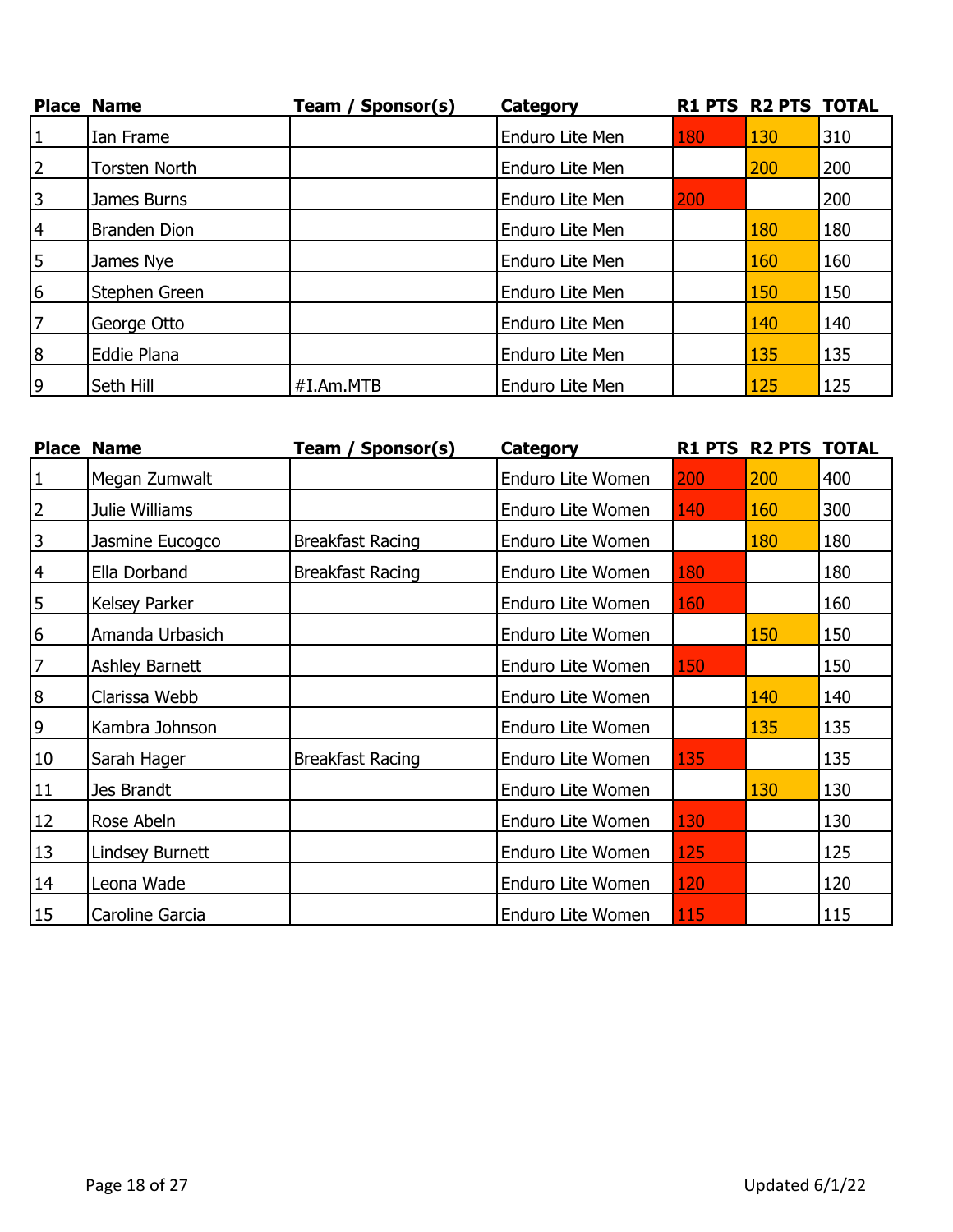Youth categories below this line have one less race in the series this season; Therefore, youth racers in these categories only require 3 races minimum to be eligible for series overall awards; Youth racers competing in 4 or 5 rounds will have their best 3 rounds counted; Ties are broken by points scored at most recent race in the series;

| <b>Place Name</b> | Team / Sponsor(s) | Category             |     | <b>R1 PTS R2 PTS TOTAL</b> |     |
|-------------------|-------------------|----------------------|-----|----------------------------|-----|
| Adeline Dishman   | <b>ANTHM</b>      | Jr Sport Girls 11-13 | 200 | 200                        | 400 |
| Layla Grissom     | N/A               | Jr Sport Girls 11-13 | 180 | 180                        | 360 |
| Adara Jacobsen    |                   | Jr Sport Girls 11-13 |     | 160                        | 160 |

|          | <b>Place Name</b>    | Team / Sponsor(s)    | Category             |     | <b>R1 PTS R2 PTS TOTAL</b> |     |
|----------|----------------------|----------------------|----------------------|-----|----------------------------|-----|
|          | Jetta Porter         | Sweetlines JR Racing | Jr Sport Girls 14-16 | 200 | 180                        | 380 |
| 2        | Alivia Brodie        | Tahoma Mtb team      | Jr Sport Girls 14-16 | 180 | 150                        | 330 |
| 3        | <b>Ivy Newell</b>    | Rad. Racing/TR Bikes | Jr Sport Girls 14-16 |     | 200                        | 200 |
| <b>4</b> | Maya Taylor          | Mt. Si               | Jr Sport Girls 14-16 |     | 160                        | 160 |
| 15       | <b>Aisley Gentry</b> | O'Neal               | Jr Sport Girls 14-16 | 160 |                            | 160 |
| 16       | Lucy Collins         |                      | Jr Sport Girls 14-16 | 150 |                            | 150 |

| <b>Place Name</b> | Team / Sponsor(s)          | Category             |     | <b>R1 PTS R2 PTS TOTAL</b> |     |
|-------------------|----------------------------|----------------------|-----|----------------------------|-----|
| Anja Bergerson    | lMt Si                     | Jr Sport Girls 17-18 |     | 200                        | 200 |
| Lauren Damon      | <b>GGR/March Northwest</b> | Jr Sport Girls 17-18 | 200 |                            | 200 |
| I Livia Petett    |                            | Jr Sport Girls 17-18 |     | <b>180</b>                 | 180 |

|                | <b>Place Name</b>   | Team / Sponsor(s)        | <b>Category</b>     |     | <b>R1 PTS R2 PTS TOTAL</b> |     |
|----------------|---------------------|--------------------------|---------------------|-----|----------------------------|-----|
| 1              | Damien Comeau       | Mt Si MTB                | Jr Sport Boys 11-13 | 150 | 200                        | 350 |
| $\overline{2}$ | Levi Leh            | Tahoma MTB               | Jr Sport Boys 11-13 | 135 | 180                        | 315 |
| $\overline{3}$ | Elliott Dishman     | <b>ANTHM</b>             | Jr Sport Boys 11-13 | 130 | 160                        | 290 |
| 4              | Axel Weaver         | School Of Send           | Jr Sport Boys 11-13 | 125 | 150                        | 275 |
| 5              | Sawyer Hall         | <b>GGR</b>               | Jr Sport Boys 11-13 | 120 | 140                        | 260 |
| 6              | Teo Gray            | GromSquad                | Jr Sport Boys 11-13 | 110 | 135                        | 245 |
| 7              | Eli Grass           | Bend Endurance (BEA)     | Jr Sport Boys 11-13 | 100 | 130                        | 230 |
| 8              | Noah Behunin        | Tahoma Enduro            | Jr Sport Boys 11-13 | 85  | 115                        | 200 |
| 9              | <b>Wyatt Dixon</b>  | <b>Galbraith Gravity</b> | Jr Sport Boys 11-13 | 200 |                            | 200 |
| 10             | Jack Faraola        | School of Send           | Jr Sport Boys 11-13 | 180 |                            | 180 |
| <b>11</b>      | <b>Quinn Farmer</b> | <b>BEA</b>               | Jr Sport Boys 11-13 | 80  | 95                         | 175 |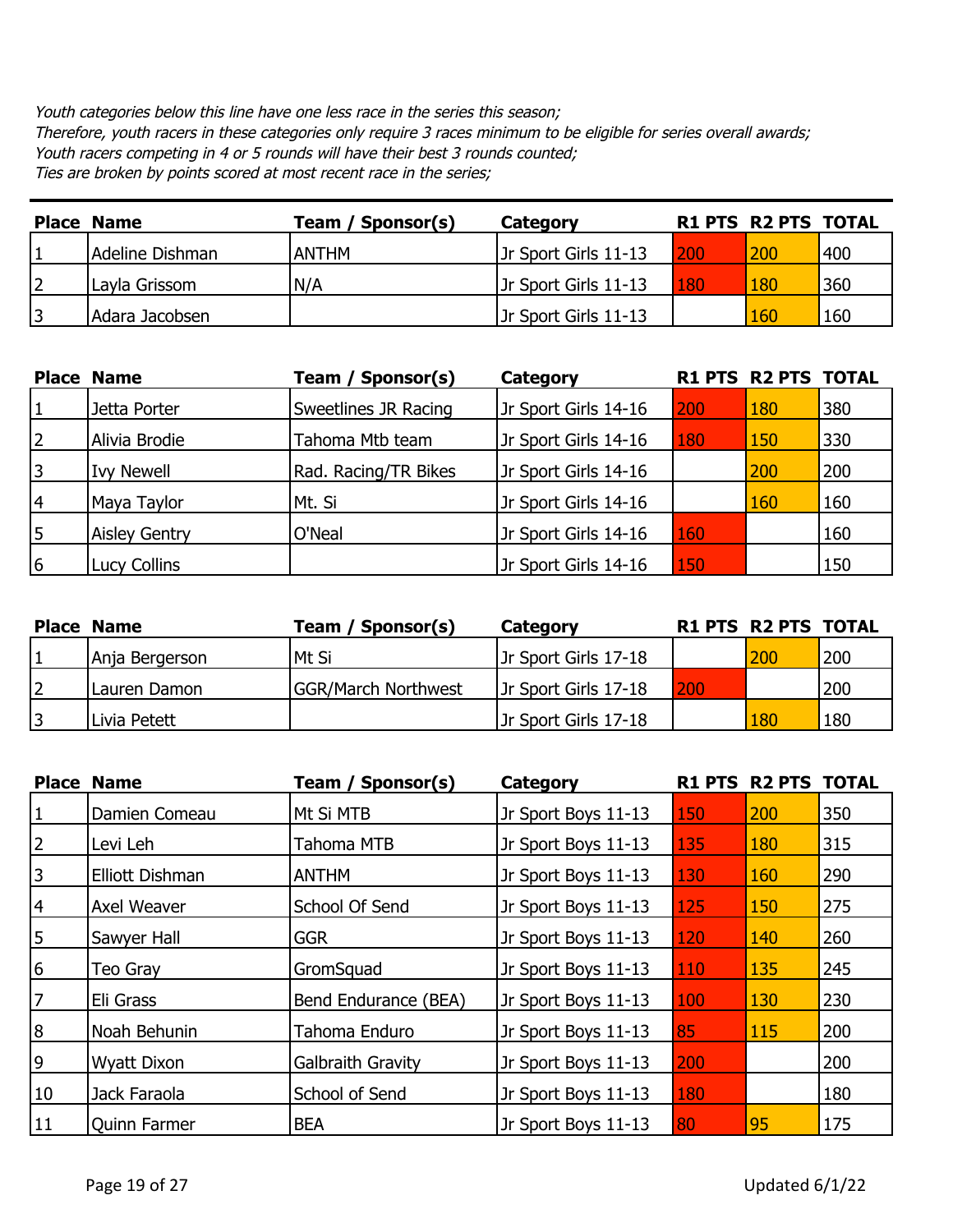| 12 | Christopher Simeur    | Galbraith Gravity    | Jr Sport Boys 11-13 | 160 |     | 160 |
|----|-----------------------|----------------------|---------------------|-----|-----|-----|
| 13 | Watou Pfriem          | Mt. View Cycles, SOS | Jr Sport Boys 11-13 | 140 |     | 140 |
| 14 | Clayton Martinsen     |                      | Jr Sport Boys 11-13 |     | 125 | 125 |
| 15 | Robbie Wodnik         |                      | Jr Sport Boys 11-13 |     | 120 | 120 |
| 16 | Carter Deru           | <b>GGR</b>           | Jr Sport Boys 11-13 | 115 |     | 115 |
| 17 | Nils Stevenson        | Tahoma MTB           | Jr Sport Boys 11-13 |     | 110 | 110 |
| 18 | Jacob Rausch          |                      | Jr Sport Boys 11-13 |     | 105 | 105 |
| 19 | Hunter Sparks         | Tahoma               | Jr Sport Boys 11-13 | 105 |     | 105 |
| 20 | <b>Trae Petett</b>    |                      | Jr Sport Boys 11-13 |     | 100 | 100 |
| 21 | Hunter Wills          |                      | Jr Sport Boys 11-13 | 95  |     | 95  |
| 22 | Liam Mccallum         | TAHOMA MTB TEAM      | Jr Sport Boys 11-13 |     | 90  | 90  |
| 23 | <b>Weston Burnett</b> |                      | Jr Sport Boys 11-13 | 90  |     | 90  |
| 24 | <b>Eston Snook</b>    |                      | Jr Sport Boys 11-13 |     | 85  | 85  |
| 25 | Lucca Preciado        | Citizens of Schralp  | Jr Sport Boys 11-13 | 75  |     | 75  |
| 26 | Dex Deru              | <b>GGR</b>           | Jr Sport Boys 11-13 | 70  |     | 70  |
| 27 | Wyatt Whiton          | Mt Si MTB            | Jr Sport Boys 11-13 | 65  |     | 65  |
| 28 | Liam Carmichael       |                      | Jr Sport Boys 11-13 | 60  |     | 60  |
| 29 | Porter Younkin        | Ashland DEVO         | Jr Sport Boys 11-13 | 55  |     | 55  |

|                  | <b>Place Name</b>     | Sponsor(s)<br>Team / | Category            | <b>R1 PTS</b> | <b>R2 PTS TOTAL</b> |     |
|------------------|-----------------------|----------------------|---------------------|---------------|---------------------|-----|
| 1                | Alessandro Prestero   | Sweetlines Racing    | Jr Sport Boys 14-16 | 200           | 180                 | 380 |
| $\overline{2}$   | Oliver Brandyberry    | <b>GGR</b>           | Jr Sport Boys 14-16 | 140           | 160                 | 300 |
| $\overline{3}$   | Ryder Grissom         | NA                   | Jr Sport Boys 14-16 | 150           | 140                 | 290 |
| $\vert 4 \vert$  | <b>Brody Elliott</b>  |                      | Jr Sport Boys 14-16 | 160           | <b>130</b>          | 290 |
| 5                | Miles Gifford         | Galbraith Gravity    | Jr Sport Boys 14-16 | 120           | 125                 | 245 |
| 6                | Andrew Hergert        | The Urban Wheeler    | Jr Sport Boys 14-16 | 130           | 110                 | 240 |
| $\overline{7}$   | Palladyn Adsitt       | Tahoma Mountain Bike | Jr Sport Boys 14-16 | 115           | 115                 | 230 |
| $\boldsymbol{8}$ | Elias Saarela         | <b>Sweetlines</b>    | Jr Sport Boys 14-16 |               | 200                 | 200 |
| 9                | Gavin Stecher         |                      | Jr Sport Boys 14-16 | 60            | 120                 | 180 |
| 10               | Ryley Lynn            | Shred, SEEK          | Jr Sport Boys 14-16 | 180           |                     | 180 |
| 11               | Dane Kiser            | JRA                  | Jr Sport Boys 14-16 | 70            | 95                  | 165 |
| 12               | John Pollock          | Citizens of Schrap   | Jr Sport Boys 14-16 | 75            | 85                  | 160 |
| 13               | <b>Austin Gibbons</b> | <b>Sweetlines</b>    | Jr Sport Boys 14-16 |               | 150                 | 150 |
| 14               | Casey Martin          | Citizens of Schralp  | Jr Sport Boys 14-16 | 85            | 65                  | 150 |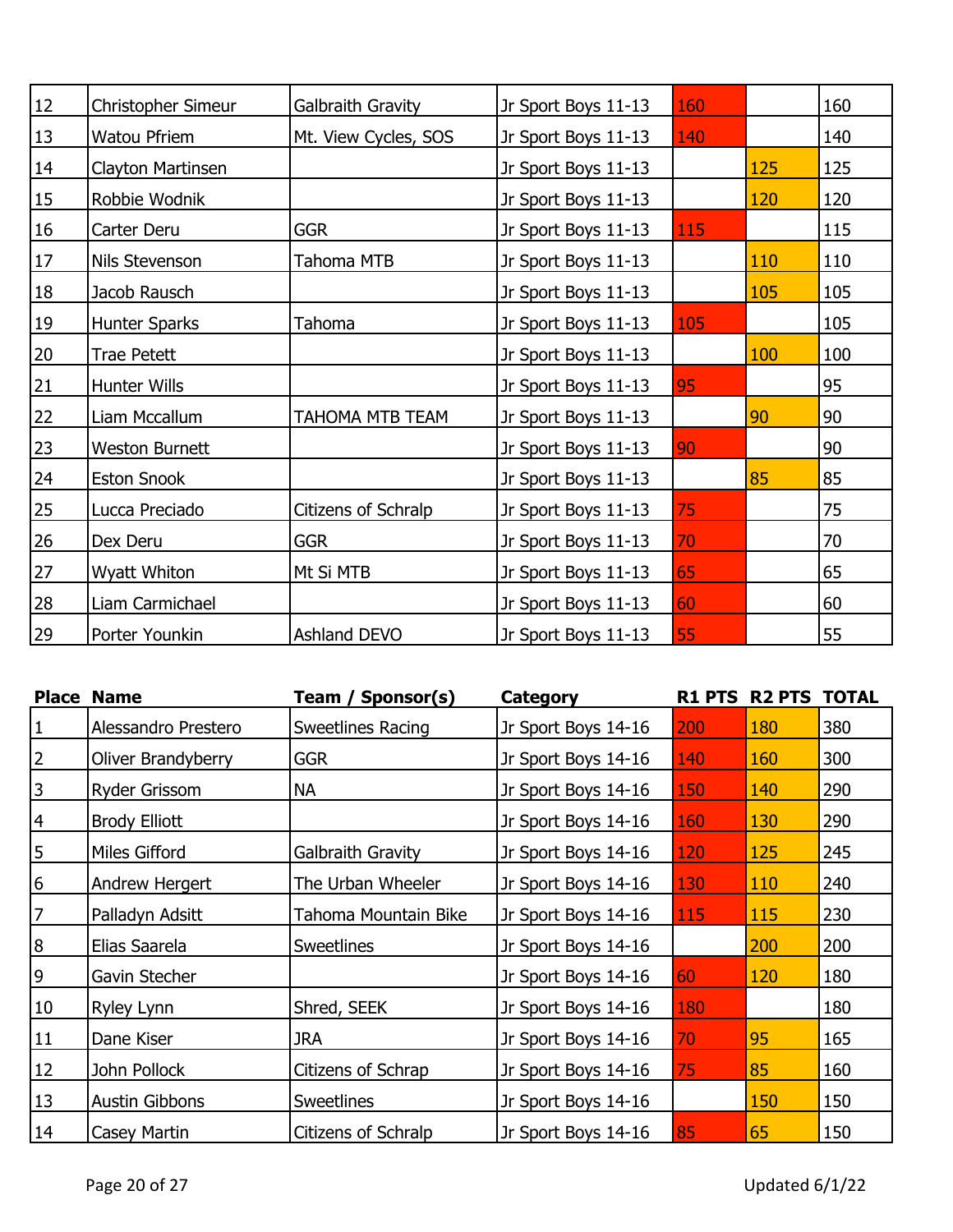| 15              | Ethan Mcgowan            |                      | Jr Sport Boys 14-16 | 135 | 3              | 138 |
|-----------------|--------------------------|----------------------|---------------------|-----|----------------|-----|
| 16              | Jaren Martinsen          |                      | Jr Sport Boys 14-16 |     | 135            | 135 |
| 17              | Logan Arthur             | Air Time             | Jr Sport Boys 14-16 | 125 |                | 125 |
| 18              | Soren Porter             | ggr                  | Jr Sport Boys 14-16 | 44  | 80             | 124 |
| 19              | <b>Elliott Collamore</b> | Tahoma Mountain Bike | Jr Sport Boys 14-16 | 48  | 75             | 123 |
| 20              | Hank Menzie              | Tahoma MTB           | Jr Sport Boys 14-16 | 80  | 36             | 116 |
| 21              | Finn Shimkus             | <b>GGR</b>           | Jr Sport Boys 14-16 | 110 |                | 110 |
| 22              | Max Baker                | Mt Si MTB            | Jr Sport Boys 14-16 |     | 105            | 105 |
| 23              | Parker Green             |                      | Jr Sport Boys 14-16 | 65  | 40             | 105 |
| 24              | Kyle Michaud             | Mountain Vikes       | Jr Sport Boys 14-16 | 105 |                | 105 |
| 25              | Bjorn Blankenship        | Cascadia Jr Cycling  | Jr Sport Boys 14-16 |     | 100            | 100 |
| 26              | Hudson Hollatz           | School of Send Team  | Jr Sport Boys 14-16 | 100 |                | 100 |
| 27              | Ryan Markegard           |                      | Jr Sport Boys 14-16 | 40  | 55             | 95  |
| 28              | Ryan Frye                | Mom and Dad          | Jr Sport Boys 14-16 | 95  |                | 95  |
| 29              | Jack Labarge             | Citizens of Schralp  | Jr Sport Boys 14-16 | 32  | 60             | 92  |
| 30              | Rye Geiger               | Mt. Si MTB           | Jr Sport Boys 14-16 |     | 90             | 90  |
| 31              | Jack Picco               | Galbraith Gravity Ra | Jr Sport Boys 14-16 | 90  |                | 90  |
| 32              | Jacob Hollday            | <b>JRA</b>           | Jr Sport Boys 14-16 | 38  | 46             | 84  |
| 33              | Ethan Foss               | Rosario Bike Co.     | Jr Sport Boys 14-16 | 30  | 48             | 78  |
| 34              | Luke Fawcett             | Galbraith Gravity    | Jr Sport Boys 14-16 | 50  | 22             | 72  |
| 35              | <b>Ryland Kilts</b>      |                      | Jr Sport Boys 14-16 |     | 70             | 70  |
| 36              | Justin White             |                      | Jr Sport Boys 14-16 | 36  | 28             | 64  |
| $\overline{37}$ | Gage Deru                |                      | Jr Sport Boys 14-16 | 22  | 38             | 60  |
| <u>38</u>       | Adrian Betancourt        | Wy'east acadmey      | Jr Sport Boys 14-16 | 55  |                | 55  |
| <u>39</u>       | Monte Bump               | Citizens of Schralp  | Jr Sport Boys 14-16 | 19  | 34             | 53  |
| 40              | Ethan Snook              |                      | Jr Sport Boys 14-16 | 26  | 26             | 52  |
| 41              | Matt True                |                      | Jr Sport Boys 14-16 |     | 50             | 50  |
| 42              | Sam Bonsell              |                      | Jr Sport Boys 14-16 | 46  |                | 46  |
| 43              | Ari Simon                | Cascadia Junior      | Jr Sport Boys 14-16 |     | 44             | 44  |
| 44              | Ethan Falkner            |                      | Jr Sport Boys 14-16 |     | 42             | 42  |
| 45              | Alexander Tsilas         | Mt Si                | Jr Sport Boys 14-16 | 42  |                | 42  |
| 46              | Carter Dawson            |                      | Jr Sport Boys 14-16 | 28  | $6\phantom{1}$ | 34  |
| 47              | Isaac Betz               |                      | Jr Sport Boys 14-16 | 34  |                | 34  |
| 48              | William Rausch           |                      | Jr Sport Boys 14-16 |     | 32             | 32  |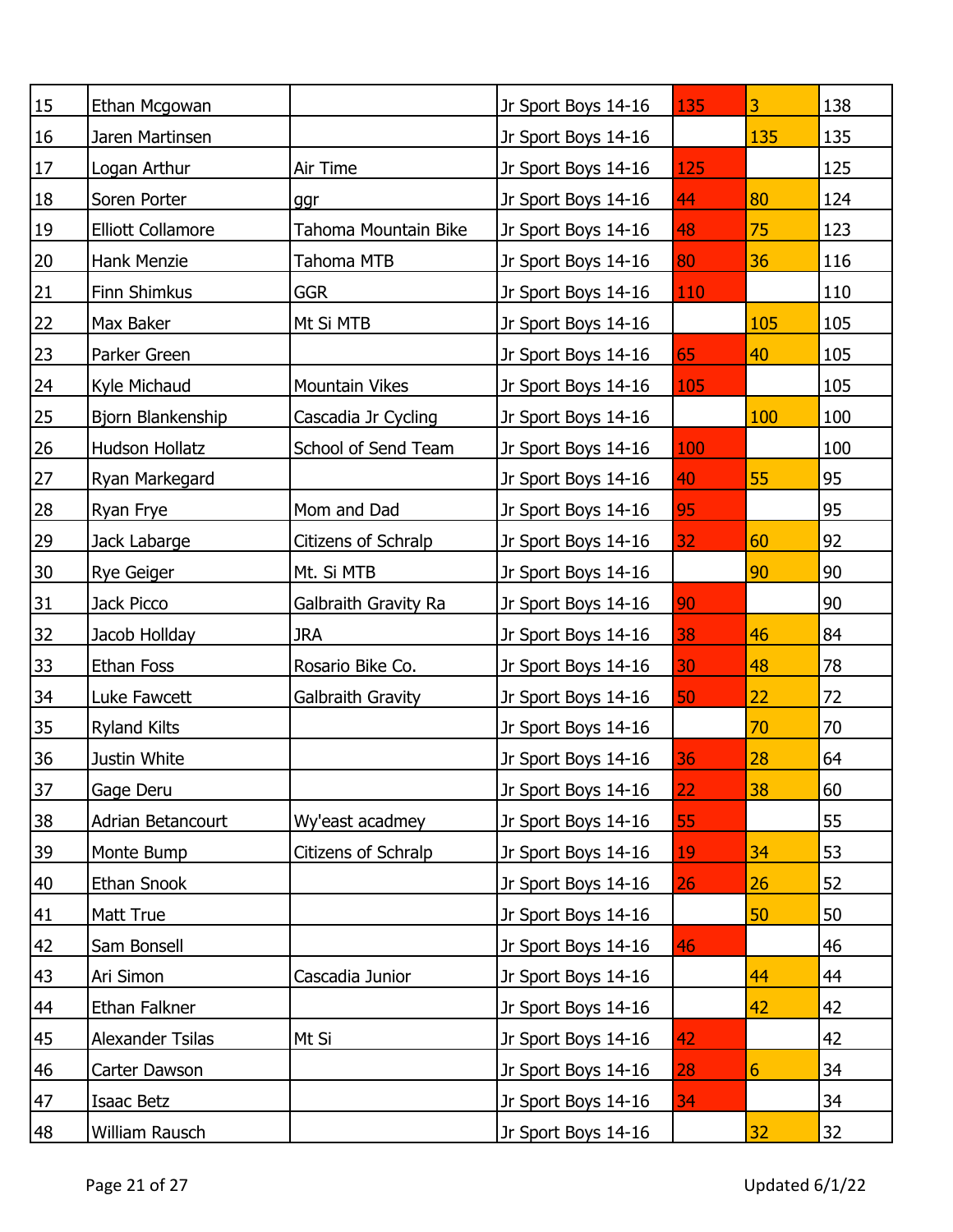| 49              | Nathaniel Norwick      |                      | Jr Sport Boys 14-16 |    | 30             | 31 |
|-----------------|------------------------|----------------------|---------------------|----|----------------|----|
| 50              | Ben Florida            | Mt Si MTB            | Jr Sport Boys 14-16 | 13 | 18             | 31 |
| 51              | Tanner Duyn            | Citizens of Shralp   | Jr Sport Boys 14-16 | 11 | 16             | 27 |
| 52              | <b>Brock Welch</b>     | Citizens of Schralp  | Jr Sport Boys 14-16 |    | 24             | 24 |
| 53              | Quintin Shiers         | Parents bank account | Jr Sport Boys 14-16 | 24 |                | 24 |
| 54              | Cooper Green           | Key Pen Pirate       | Jr Sport Boys 14-16 |    | 20             | 20 |
| 55              | Nicholas Krawczuk      | Citizens of Schralp  | Jr Sport Boys 14-16 | 9  | 11             | 20 |
| 56              | <b>Riley Rubey</b>     | Citizens of Schralp  | Jr Sport Boys 14-16 | 20 |                | 20 |
| 57              | Danny Williams         | Tahoma Mountain Bike | Jr Sport Boys 14-16 |    | 19             | 19 |
| 58              | Falkner Grabb          | Team Send            | Jr Sport Boys 14-16 | 18 |                | 18 |
| 59              | Zane Alexander         |                      | Jr Sport Boys 14-16 |    | 17             | 17 |
| 60              | Lucas Shultz           | Tahoma               | Jr Sport Boys 14-16 | 17 |                | 17 |
| 61              | Elias Hamar            | Kanye 2024           | Jr Sport Boys 14-16 | 16 |                | 16 |
| 62              | Dylan Heideman         |                      | Jr Sport Boys 14-16 |    | 15             | 15 |
| 63              | <b>Austin Harris</b>   |                      | Jr Sport Boys 14-16 | 10 | 5              | 15 |
| 64              | <b>Bridger Newhall</b> |                      | Jr Sport Boys 14-16 | 15 |                | 15 |
| 65              | Lucas Shultz           | Tahoma               | Jr Sport Boys 14-16 |    | 14             | 14 |
| 66              | Beau Kinley            |                      | Jr Sport Boys 14-16 |    | 13             | 14 |
| 67              | Joshua Dicks           |                      | Jr Sport Boys 14-16 | 14 |                | 14 |
| 68              | Patrick Donlin         | MT SI MTB            | Jr Sport Boys 14-16 |    | 12             | 12 |
| 69              | <b>Foster Yates</b>    |                      | Jr Sport Boys 14-16 | 12 |                | 12 |
| 70              | Quinby Douglas         | Mt Si MTB            | Jr Sport Boys 14-16 |    | 10             | 10 |
| 71              | Stian Bergerson        |                      | Jr Sport Boys 14-16 |    | 9              | 9  |
| 72              | Eli Jared              | Tahoma Mountain Bike | Jr Sport Boys 14-16 |    | 8              | 8  |
| 73              | Torin Gastich          | Citizens of Schralp  | Jr Sport Boys 14-16 | 8  |                | 8  |
| 74              | Nolan Wais             | Mt. Si MTB           | Jr Sport Boys 14-16 |    | 7              | 7  |
| $\overline{75}$ | Kayden Hill            |                      | Jr Sport Boys 14-16 |    |                | 7  |
| $\frac{76}{ }$  | Evan Auld              |                      | Jr Sport Boys 14-16 |    | $\overline{4}$ | 4  |
| 77              | Oisín Gill             | Timberwolves         | Jr Sport Boys 14-16 |    |                | 1  |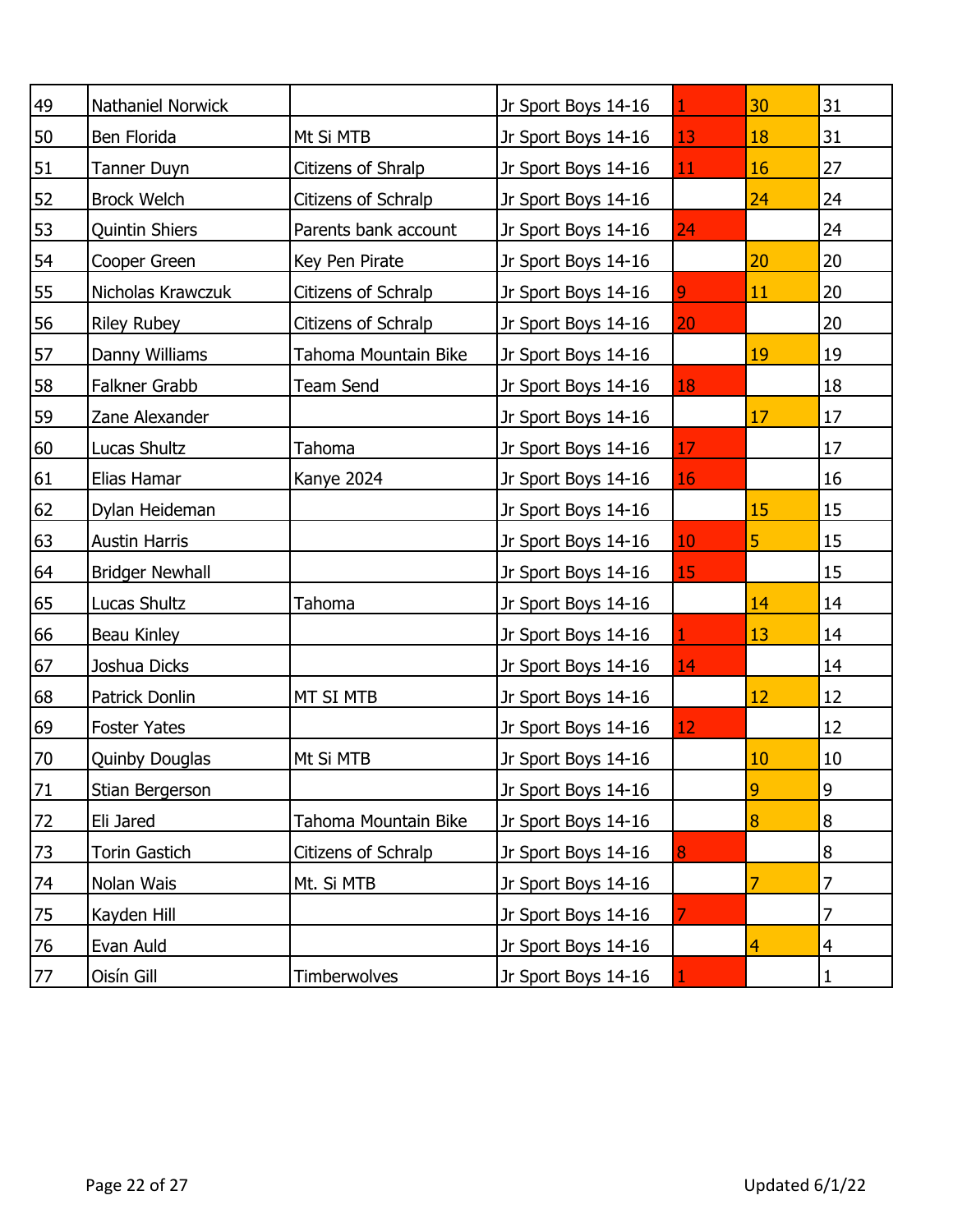|                 | <b>Place Name</b>     | Team / Sponsor(s)    | <b>Category</b>     |     | R1 PTS R2 PTS TOTAL |     |
|-----------------|-----------------------|----------------------|---------------------|-----|---------------------|-----|
| $\vert$ 1       | Graham Benson         |                      | Jr Sport Boys 17-18 | 200 | 200                 | 400 |
| $\overline{2}$  | Jayden Walter         |                      | Jr Sport Boys 17-18 | 160 | 180                 | 340 |
| $\overline{3}$  | Lucas Fies            | Tireless velo        | Jr Sport Boys 17-18 | 135 | 160                 | 295 |
| $\overline{4}$  | Cody Cox              | <b>JRA</b>           | Jr Sport Boys 17-18 | 130 | 140                 | 270 |
| $\overline{5}$  | Hatcher Freda         |                      | Jr Sport Boys 17-18 | 110 | 150                 | 260 |
| $6\overline{6}$ | Koen Griess           | Tahoma team          | Jr Sport Boys 17-18 | 125 | 135                 | 260 |
| $\overline{7}$  | Bodhi Earlywine       |                      | Jr Sport Boys 17-18 | 90  | 125                 | 215 |
| $\overline{8}$  | Jed Roderick          |                      | Jr Sport Boys 17-18 | 100 | 115                 | 215 |
| $\overline{6}$  | Lukas Child           | <b>Tireless Velo</b> | Jr Sport Boys 17-18 | 85  | 120                 | 205 |
| 10              | Dawson Gorley         |                      | Jr Sport Boys 17-18 | 105 | 95                  | 200 |
| 11              | <b>Wilbur Estep</b>   |                      | Jr Sport Boys 17-18 | 115 | 85                  | 200 |
| 12              | <b>Trent Knoeppel</b> | Tireless Velo/       | Jr Sport Boys 17-18 | 180 |                     | 180 |
| 13              | Hayden Leon           |                      | Jr Sport Boys 17-18 | 75  | 100                 | 175 |
| 14              | Cody Elliott          |                      | Jr Sport Boys 17-18 | 150 |                     | 150 |
| 15              | <b>Connor Vlist</b>   | Tahoma Mountain Bike | Jr Sport Boys 17-18 | 140 |                     | 140 |
| 16              | <b>Tyler Kerker</b>   | Mission6ix           | Jr Sport Boys 17-18 |     | 130                 | 130 |
| 17              | <b>Oscar Dewitt</b>   | <b>B-Line Racing</b> | Jr Sport Boys 17-18 | 120 |                     | 120 |
| 18              | <b>Emmett Lolley</b>  |                      | Jr Sport Boys 17-18 |     | 110                 | 110 |
| 19              | <b>Brant Bartrand</b> |                      | Jr Sport Boys 17-18 |     | 105                 | 106 |
| 20              | Myles Heckman         |                      | Jr Sport Boys 17-18 | 95  |                     | 95  |
| 21              | <b>Timothy True</b>   |                      | Jr Sport Boys 17-18 |     | 90                  | 90  |
| 22              | Travis Knudsen        | St. Eddys ShredSquad | Jr Sport Boys 17-18 |     | 80                  | 80  |
| 23              | Cavan Cornelius       |                      | Jr Sport Boys 17-18 | 80  |                     | 80  |
| 24              | James Olmsted         |                      | Jr Sport Boys 17-18 | 70  |                     | 70  |

|   | <b>Place Name</b>   | Team / Sponsor(s)        | Category                              | <b>R1 PTS R2 PTS TOTAL</b> |     |
|---|---------------------|--------------------------|---------------------------------------|----------------------------|-----|
|   | Eleanor Jones       | Mountain Vikes           | Novice Girls 10 & Unde <sup>200</sup> | 200                        | 400 |
| 2 | Sasha Budac         |                          | Novice Girls 10 & Unde 180            | 160                        | 340 |
| 3 | Millicent Zimmerman | <b>Commencal</b>         | Novice Girls 10 & Under               | 180                        | 180 |
| 4 | Josephine Schwarz   | <b>Galbraith Gravity</b> | Novice Girls 10 & Under               | 150                        | 150 |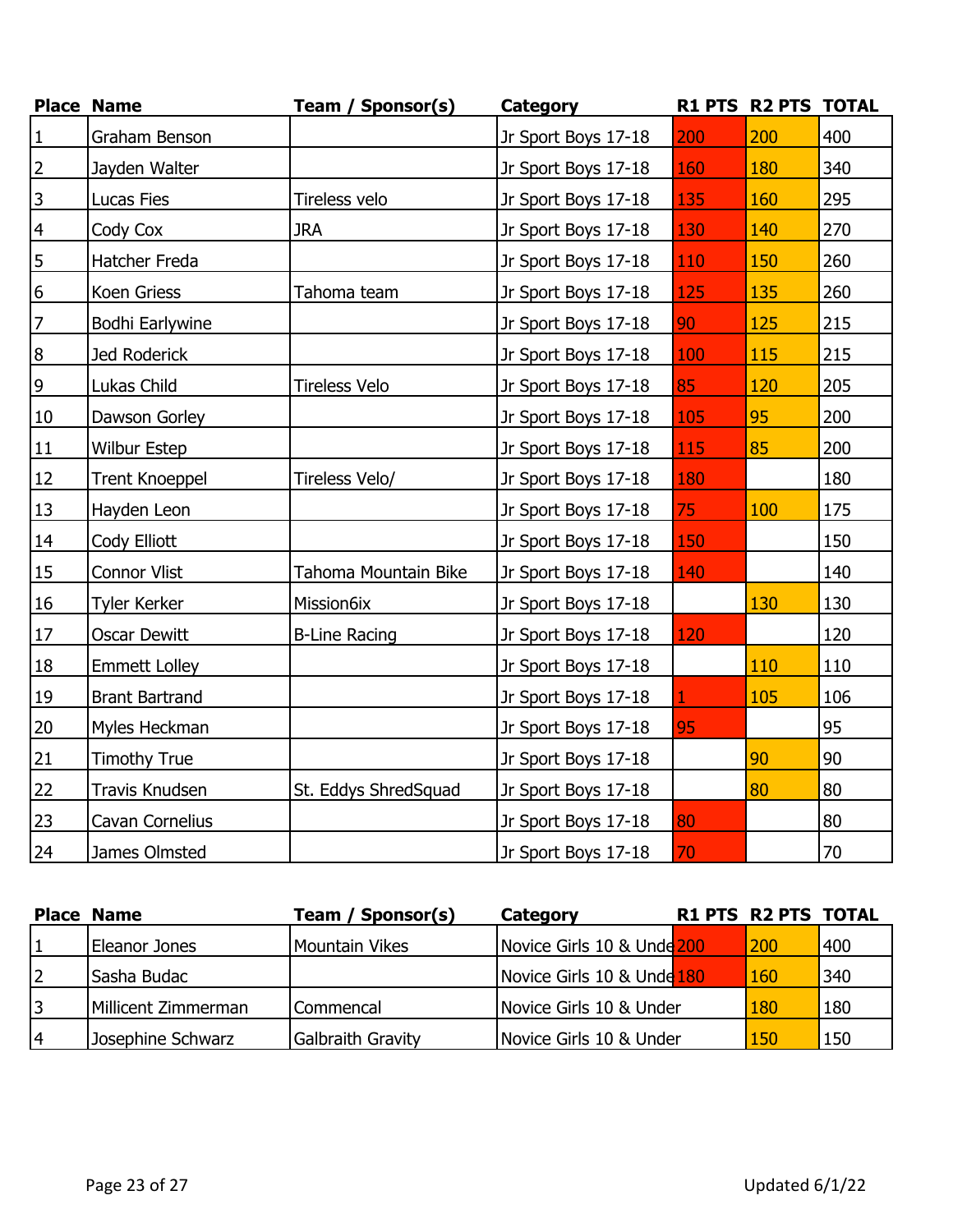|                | <b>Place Name</b>    | Sponsor(s)<br>Team /     | <b>Category</b>    |     | R1 PTS R2 PTS TOTAL |     |
|----------------|----------------------|--------------------------|--------------------|-----|---------------------|-----|
| $\mathbf{1}$   | Phoebe Spencer       | <b>NK Mountain Vikes</b> | Novice Girls 11-13 | 180 | 200                 | 380 |
| 2              | Adara Jacobsen       |                          | Novice Girls 11-13 | 200 |                     | 200 |
| 3              | Deb Gallanar         | <b>Sweetlines</b>        | Novice Girls 11-13 |     | 180                 | 181 |
| 4              | Peyton Felure        | Sweetlines Jr Racing     | Novice Girls 11-13 |     | 160                 | 161 |
| 5              | <b>Hazel Hollatz</b> |                          | Novice Girls 11-13 | 160 |                     | 160 |
| 6              | Meredith Geiger      |                          | Novice Girls 11-13 |     | 150                 | 150 |
| 7              | Juliana Munoz        |                          | Novice Girls 11-13 | 150 |                     | 150 |
| $\overline{8}$ | Elin Beeler          | Beeler Family            | Novice Girls 11-13 |     | 140                 | 140 |
| $\overline{9}$ | Lily Swanson         |                          | Novice Girls 11-13 |     |                     |     |

| <b>Place Name</b>     | Team / Sponsor(s) | Category           | <b>R1 PTS R2 PTS TOTAL</b> |     |
|-----------------------|-------------------|--------------------|----------------------------|-----|
| Lucy Collins          |                   | Novice Girls 14-16 | 200                        | 200 |
| <b>Addison Walter</b> |                   | Novice Girls 14-16 | 180                        | 180 |

|                  | <b>Place Name</b>   | Team / Sponsor(s)         | <b>Category</b>           | R1 PTS R2 PTS TOTAL |     |
|------------------|---------------------|---------------------------|---------------------------|---------------------|-----|
| $\mathbf 1$      | Logan LeDain        | Galbraith Gravity Ra      | Novice Boys 10 & Unde 200 | 180                 | 380 |
| $\overline{2}$   | Sutton Wolford      | <b>Sweetlines Gravity</b> | Novice Boys 10 & Unde 180 | 160                 | 340 |
| 3                | Crosby Zimmerman    | Commercial, DHarco        | Novice Boys 10 & Unde 135 | 200                 | 335 |
| $\overline{4}$   | <b>Bradley Neef</b> | School of Send            | Novice Boys 10 & Unde 160 | 150                 | 310 |
| 5                | Soren Donnelly      | Cascadia Jr Cyling        | Novice Boys 10 & Unde 150 | 125                 | 275 |
| 6                | Rainier Pierce      | Japanese Gulch MTB        | Novice Boys 10 & Unde 125 | 120                 | 245 |
| $\overline{7}$   | Julian Probasco     |                           | Novice Boys 10 & Unde 110 | 115                 | 225 |
| $\boldsymbol{8}$ | Isaac Leh           | Tahoma MTB                | Novice Boys 10 & Unde 120 | 105                 | 225 |
| $\overline{9}$   | Julian Nguyen       | School of Send            | Novice Boys 10 & Unde 95  | 110                 | 205 |
| $10\,$           | Corbin Jacoby Fix   | Team Send                 | Novice Boys 10 & Unde 115 | 80                  | 195 |
| 11               | Conrad Burnett      |                           | Novice Boys 10 & Unde 100 | 90                  | 190 |
| 12               | Benjamin Dye        | SOS & Syncline LLC        | Novice Boys 10 & Unde 85  | 100                 | 185 |
| 13               | Neal Wimmer         | Tahoma MTB Team           | Novice Boys 10 & Unde 90  | 95                  | 185 |
| 14               | Sam Schmid          | Cascadia Jr Cycling       | Novice Boys 10 & Under    | 140                 | 140 |
| 15               | Miles Younkin       | Ashland DEVO              | Novice Boys 10 & Unde 140 |                     | 140 |
| 16               | Sam Blodget         | School of Send            | Novice Boys 10 & Under    | 135                 | 135 |
| $17\,$           | Colton Brady        |                           | Novice Boys 10 & Under    | 130                 | 130 |
| 18               | Conner Nash-Webber  | <b>BEA</b>                | Novice Boys 10 & Unde 130 |                     | 130 |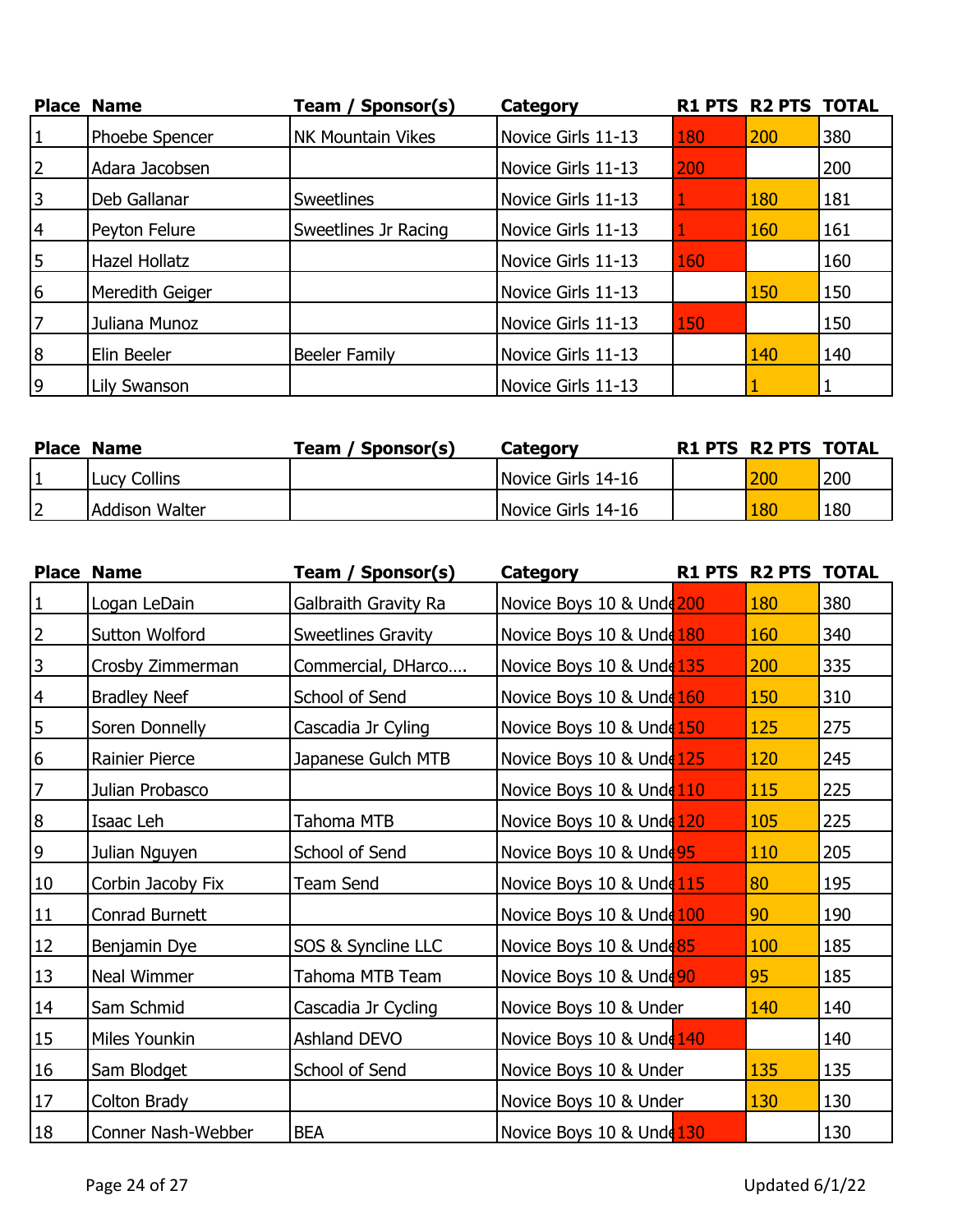| $ 19\rangle$ | Owen Branstetter        |               | Novice Boys 10 & Unde 105           | 105 |
|--------------|-------------------------|---------------|-------------------------------------|-----|
| 20           | INils Beeler            | Beeler Family | Novice Boys 10 & Under              | 85  |
|              | Matteo Guarda Blanchard |               | Novice Boys 10 & Unde <sup>80</sup> | 80  |

|                 | <b>Place Name</b>     | Team / Sponsor(s)    | <b>Category</b>   |     | R1 PTS R2 PTS TOTAL |     |
|-----------------|-----------------------|----------------------|-------------------|-----|---------------------|-----|
| $\mathbf{1}$    | Joey Bedell           |                      | Novice Boys 11-13 | 200 | 150                 | 350 |
| $\overline{2}$  | Jayden Stanton        | School of Send       | Novice Boys 11-13 | 135 | 160                 | 295 |
| $\overline{3}$  | Samuel Moore          |                      | Novice Boys 11-13 | 160 | 130                 | 290 |
| $\overline{4}$  | Cliff Rial            |                      | Novice Boys 11-13 | 150 | 125                 | 275 |
| 5               | Wyatt Kelley          |                      | Novice Boys 11-13 | 140 | 115                 | 255 |
| $6\overline{6}$ | <b>Rusty Yatteau</b>  | Mt Si Mountbike Team | Novice Boys 11-13 | 105 | 120                 | 225 |
| $\overline{7}$  | Ciaran Connelly       |                      | Novice Boys 11-13 | 125 | 100                 | 225 |
| $\mathbf{8}$    | Max Bryant            | Mt Si MTB            | Novice Boys 11-13 | 100 | 105                 | 205 |
| $\overline{9}$  | Wyatt Whiton          | Mt Si MTB            | Novice Boys 11-13 |     | 200                 | 200 |
| 10              | Robert Liddle         |                      | Novice Boys 11-13 | 90  | 110                 | 200 |
| 11              | Ian Tomlinson         |                      | Novice Boys 11-13 | 110 | 75                  | 185 |
| 12              | <b>Riley Walter</b>   |                      | Novice Boys 11-13 |     | 180                 | 180 |
| 13              | <b>Wesley Vinyard</b> | School of Send       | Novice Boys 11-13 | 180 |                     | 180 |
| 14              | Dane Holscher         | Tahoma               | Novice Boys 11-13 | 85  | 80                  | 165 |
| 15              | Miles Galler          |                      | Novice Boys 11-13 | 80  | 70                  | 150 |
| 16              | Nolan Taylor          |                      | Novice Boys 11-13 |     | 140                 | 140 |
| $17\,$          | Gauge Crumbley        | Mt St MTB            | Novice Boys 11-13 |     | 135                 | 135 |
| 18              | Ruhaan Chawla         | Self                 | Novice Boys 11-13 | 130 |                     | 130 |
| 19              | Oscar Johnck          |                      | Novice Boys 11-13 | 120 |                     | 120 |
| 20              | Rowley Barwikowski    | School of Send       | Novice Boys 11-13 | 115 |                     | 115 |
| 21              | Kai Blankenship       | Cascadia Jr Cycling  | Novice Boys 11-13 |     | 95                  | 95  |
| 22              | <b>Taylor Kerr</b>    |                      | Novice Boys 11-13 | 95  |                     | 95  |
| 23              | Charlie Kuhn          |                      | Novice Boys 11-13 |     | 90                  | 90  |
| 24              | <b>Brody Reich</b>    |                      | Novice Boys 11-13 |     | 85                  | 85  |
| 25              | Eric Holway           |                      | Novice Boys 11-13 | 75  |                     | 75  |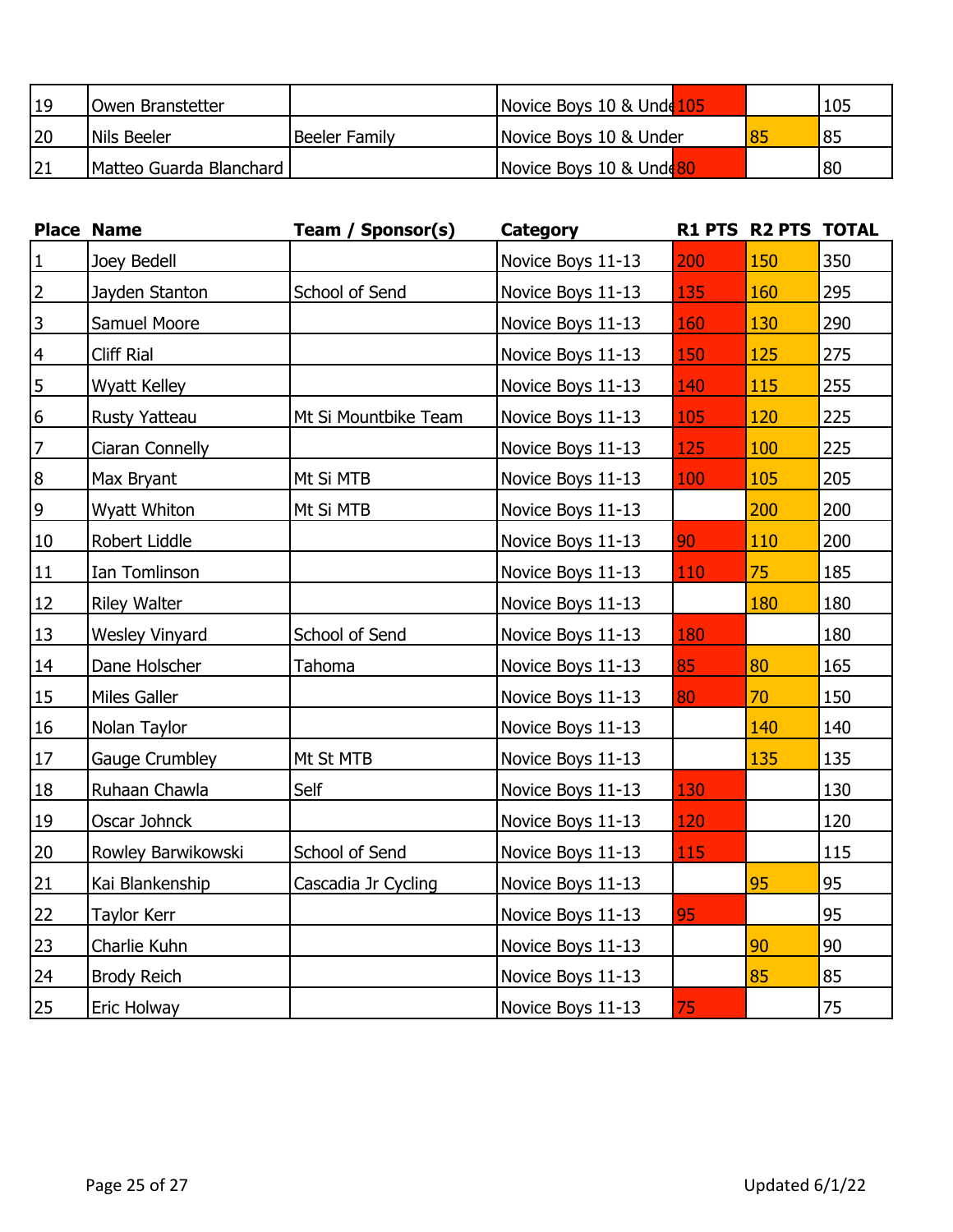|                  | <b>Place Name</b>         | Team / Sponsor(s)    | <b>Category</b>   |     | R1 PTS R2 PTS TOTAL |     |
|------------------|---------------------------|----------------------|-------------------|-----|---------------------|-----|
| $\mathbf 1$      | Jack Bedell               |                      | Novice Boys 14-16 | 200 | 160                 | 360 |
| $\overline{2}$   | Koti Chow                 |                      | Novice Boys 14-16 | 150 | 120                 | 270 |
| $\overline{3}$   | Quinn Warner              |                      | Novice Boys 14-16 |     | 200                 | 200 |
| $\overline{4}$   | Peter Heller              |                      | Novice Boys 14-16 |     | 180                 | 180 |
| $\overline{5}$   | <b>Brock Welch</b>        | Citizens of Schralp  | Novice Boys 14-16 | 180 |                     | 180 |
| $6\overline{6}$  | Patrick Donlin            | MT SI MTB            | Novice Boys 14-16 | 160 |                     | 160 |
| $\overline{7}$   | <b>Theodore Gaugel</b>    | Mt Si MTB            | Novice Boys 14-16 |     | 150                 | 150 |
| $\boldsymbol{8}$ | Gavin Christopher         |                      | Novice Boys 14-16 |     | 140                 | 140 |
| $\overline{9}$   | Nolan Wais                | Mt. Si MTB           | Novice Boys 14-16 | 140 |                     | 140 |
| 10               | Hudson Hall               |                      | Novice Boys 14-16 |     | 135                 | 135 |
| 11               | Dylan Heideman            |                      | Novice Boys 14-16 | 135 |                     | 135 |
| 12               | Tomoaki Asakura           | Mt.Si MTB            | Novice Boys 14-16 |     | 130                 | 130 |
| 13               | Eli Jared                 | Tahoma Mountain Bike | Novice Boys 14-16 | 130 |                     | 130 |
| 14               | <b>Marcus Trittenbass</b> |                      | Novice Boys 14-16 |     | 125                 | 125 |
| 15               | Alex Marinkovich          |                      | Novice Boys 14-16 | 125 |                     | 125 |
| 16               | Quinby Douglas            | Mt Si Mtb            | Novice Boys 14-16 | 120 |                     | 120 |
| 17               | Conner Ball               |                      | Novice Boys 14-16 |     | 115                 | 115 |
| 18               | Nick Johnson              |                      | Novice Boys 14-16 | 115 |                     | 115 |
| 19               | <b>Bridger Newhall</b>    |                      | Novice Boys 14-16 |     | 110                 | 110 |
| 20               | <b>Brody Dawson</b>       |                      | Novice Boys 14-16 |     | 105                 | 105 |
| 21               | Peyton Calhoun            | Driven Cycling       | Novice Boys 14-16 |     | 100                 | 100 |
| 22               | Jackson Stoops            | Tahoma               | Novice Boys 14-16 |     | 95                  | 95  |
| 23               | Ian Stoops                | Tahoma               | Novice Boys 14-16 |     | 90                  | 90  |
| 24               | <b>Tresler Symms</b>      | Citzens of Schralp   | Novice Boys 14-16 |     | 85                  | 85  |
| 25               | Kayden Hill               |                      | Novice Boys 14-16 |     | 80                  | 80  |

|   | <b>Place Name</b>       | Team / Sponsor(s)         | Category                |     | <b>R1 PTS R2 PTS TOTAL</b> |     |
|---|-------------------------|---------------------------|-------------------------|-----|----------------------------|-----|
| 1 | Cameron Defoe           |                           | <b>Enduro Lite Boys</b> | 180 | 200                        | 380 |
| 2 | <b>Blaze Richardson</b> |                           | <b>Enduro Lite Boys</b> | 150 | 180                        | 330 |
| 3 | Peter Heller            | <b>Sweetlines Gravity</b> | <b>Enduro Lite Boys</b> | 200 |                            | 200 |
| 4 | Benson Blumenberg       |                           | <b>Enduro Lite Boys</b> |     | 160                        | 160 |
| 5 | Aidan Vinyard           | School of Send            | <b>Enduro Lite Boys</b> | 160 |                            | 160 |
| 6 | Hudson Brandenburg      |                           | <b>Enduro Lite Boys</b> |     | 150                        | 150 |